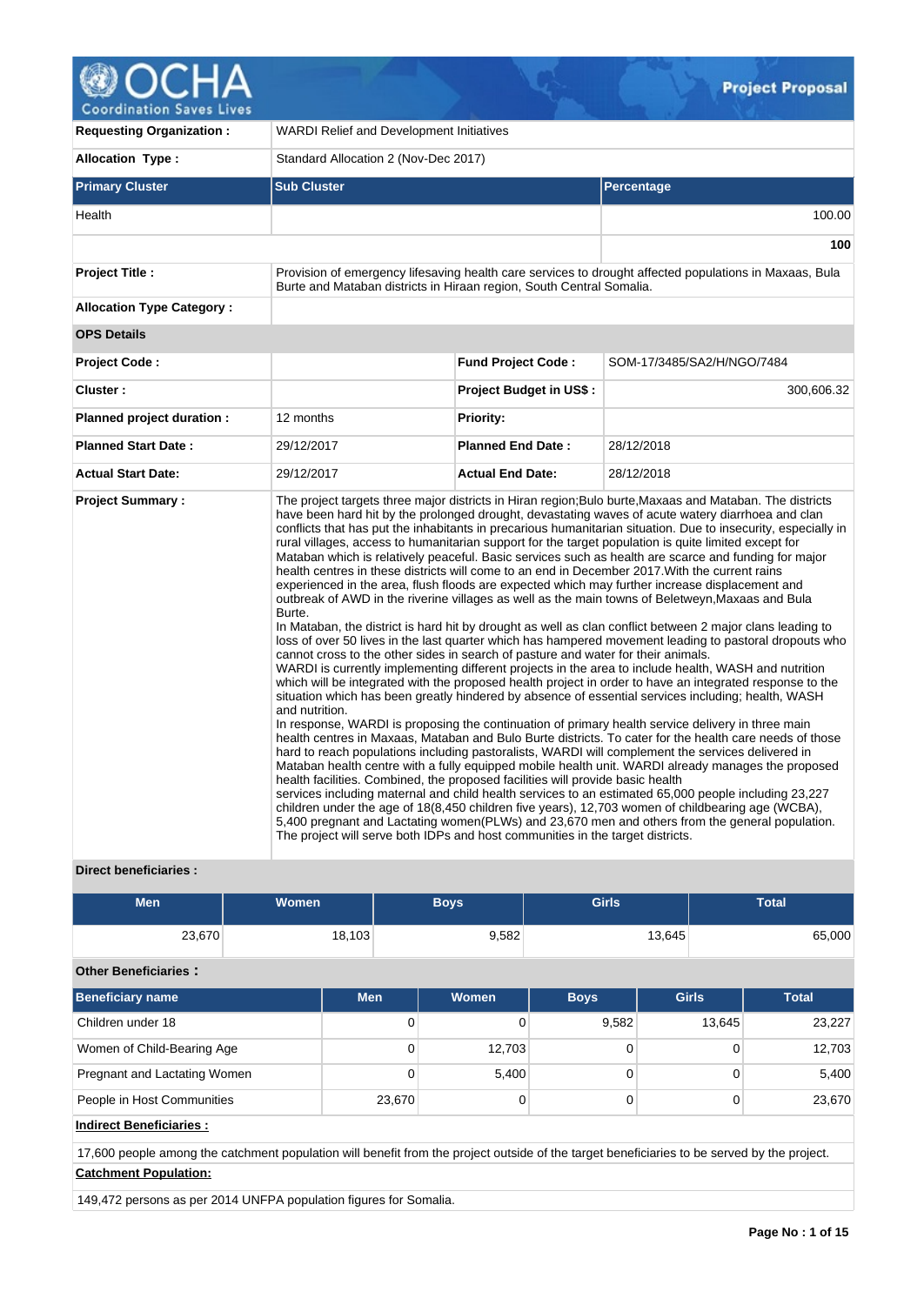#### **Link with allocation strategy :**

The allocation strategy for the 2nd SHF instalment is aimed at the continuation of life-saving humanitarian response to prevent famine In Somalia. The allocation prioritises the provision of essential primary health care services including basic maternal and reproductive health services through supporting non-functioning health facilities (HC) and outreach services in hard-to reach areas as well as supporting outbreak prevention, control and response interventions at community level which is expected to contribute to the reduction of maternal and child morbidity and mortality. In this project WARDI proposes the provision of lifesaving health services in mainly pastoralists, agropastoralists and reverine communities in the target areas through three fixed facilities and one mobile outreach.

#### **Sub-Grants to Implementing Partners :**

| <b>Partner Name</b>                                   | <b>Partner Type</b> | <b>Budget in US\$</b>       |  |  |  |  |
|-------------------------------------------------------|---------------------|-----------------------------|--|--|--|--|
|                                                       |                     |                             |  |  |  |  |
| Other funding secured for the same project (to date): |                     |                             |  |  |  |  |
| <b>Other Funding Source</b>                           |                     | <b>Other Funding Amount</b> |  |  |  |  |
|                                                       |                     |                             |  |  |  |  |
| Organization focal point:                             |                     |                             |  |  |  |  |
| <b>Name</b><br><b>Title</b>                           | Email               | Phone                       |  |  |  |  |

| <b>Name</b>        | <b>Title</b> | Email              | Phone         |
|--------------------|--------------|--------------------|---------------|
| Hussein Abdi Issak | Chairman     | wardiorg@yahoo.com | +252615501688 |
| <b>BACKGROUND</b>  |              |                    |               |

# **1. Humanitarian context analysis**

About 6.2 million people are in need of humanitarian assistance, a marginal reduction from the 6.7 million reported at the beginning of the year. Over 3.1 million people are in Crisis (IPC Phase 3) and Emergency (IPC 4) and will face acute food insecurity through the end of 2017. The number of people in the Emergency (IPC 4) has doubled from 439,000 to 800,000 over a five-month period. An estimated 388,000 children under the age of five are acutely malnourished, 87,000 of them severely and at risk of death.1. The deterioration of the overall nutrition situation in Somalia is largely attributed to the acute and widespread food insecurity and increased morbidity as a result of limited health service availability, poor health-seeking behaviour, sub-optimal feeding practices, and difficulty of accessing clean water. Despite the massive scale up of humanitarian assistance in response to the rapidly deteriorating drought, the threat of famine still persists in the worst affected areas, particularly in the north-east and among the internally displaced. Cumulative dry seasons including the below average to poor Gu (April-June) rains have resulted in severe livestock losses and poor or limited cereal production consequently leading to reductions in milk and meat as well as increase in cost of minimum expenditure basket. Poor households in crop dependent and pastoral livelihoods face destitution, increasing indebtedness and have little or no food stocks. Drought remains by far the largest driver of displacement in Somalia, followed by conflict, accounting for over 804,000 of the more than 975,000 people displaced in 2017 alone. Banadir and Bay regions have borne the largest burden, receiving 458,000, almost half the number, of internally displaced persons (IDP) reported by the Protection and Return Monitoring Network (PRMN) by the end of August 2017. IDPs remain most vulnerable and continue to face discriminatory practices that deny them equitable access to limited services available including shelter. They face exploitation, child separation, sexual and gender based violence, and have limited livelihood and coping options. The deleterious effect of the drought on IDPs revealed a deterioration in the nutrition situation in most of the 13 main settlements with the majority being in either Crisis or Emergency. In Hiraan region, where the project will be implemented, outbreaks of AWD/Cholera, measles coupled with droughts and clan conflicts has had a heavy toll on the population worsening the already precarious humanitarian crisis.

#### **2. Needs assessment**

Somalia has one of the worst health indicators in the world due to a host of factors. Hiraan is one the most affected regions by the ravaging drought as well as being the epicenter of disease outbreaks such as AWD/Cholera and measles. According to the Somalia Severity ranking matrix, 215,000 people in Hiraan are in need (Phase 3 and 4) with more than 11600 people internally displaced. The same ranking shows that the area has a high measles severity index at 5-the highest with 1,199 cases reported accounting for 23% of the total cases in the country as of May 2017. The number of cases of suspected measles have been increasing for the past seven weeks in Beletweyn/Mataban district and surrounding areas. Some 102 measles cases -majority being children under age 5- have been reported in Beletweyn and Mataban districts in the last five weeks. 672 cases have been registered in Hiraan region since the beginning of the year; almost six times higher than the cases (107) reported for all last year. Two children severely affected and blinded by measles were brought to a health facility in Beletweyn town (OCHA, May 2017). Other diseases such as TB are also increasing in the area increasing the poor health indicators in the region. The AWD outbreak accounts for 7% of the national figure with villages inaccessible not getting the required assistance in terms of response to outbreaks while malnutrition closely linked to poor health service delivery, is also among the highest with the GAM rates at 3 moderate levels. As per the UN OCHA Somalia monitoring matrix, only half of the targeted population to receive primary health care services have done so in the region.

According to the HMIS data from WARDI health facilities in the region, 14,390 people have received primary health care services to include maternal, child and neonatal health as well as the general population. The target district of Bulo burte has been under fragile humanitarian situation for quite some time now. Repeated inter-clan conflicts and general insecurity in the area has made access to humanitarian aid quite limited. The situation is further aggravated by the rampaging drought that has swept across the country resulting in outbreaks of acute watery diarrhoea and other water borne diseases. Access to health care services in the target districts is quite restricted with a few public health facilities serving the entire population. These health facilities are poorly resourced to fully respond to the healthcare needs of the population. Lack of reproductive health care is particularly grave and leads to the 2nd highest maternal mortality rate in the world. Only a quarter of pregnant women attend antenatal care, and only 7% complete the four recommended antenatal visits. Access to comprehensive emergency obstetric care is poor, as shown by a CS rate of 0.5 per cent and only 11 per cent coverage of major obstetric emergencies. This is aggravated by the fact that 98% of women have undergone female-genital mutilation, which adds to the risks of maternal death. This is coupled with the fact that the country has one of the highest total fertility rates (6.7) in the world. Women in Somalia have a 1 in 18 lifetime risk of dying due to pregnancy and childbirth-related complications. Insecurity, poor health seeking practices and population awareness, lack of functioning referral systems, poor distribution of health service access points and underlying malnutrition pose major challenges for control and prevention of disease outbreaks. With regards to malaria, about 65 per cent of settlements in southern and central Somalia, have moderate to very high malaria epidemic risk, contributing to higher morbidity and mortality levels. WARDI, which is currently implementing malaria project in these districts funded by the global fund malaria, has tested 8549 cases and 652 were diagnosed and treated as per guidelines. WARDI proposes 3 HCs and one mobile team to respond to the needs stated.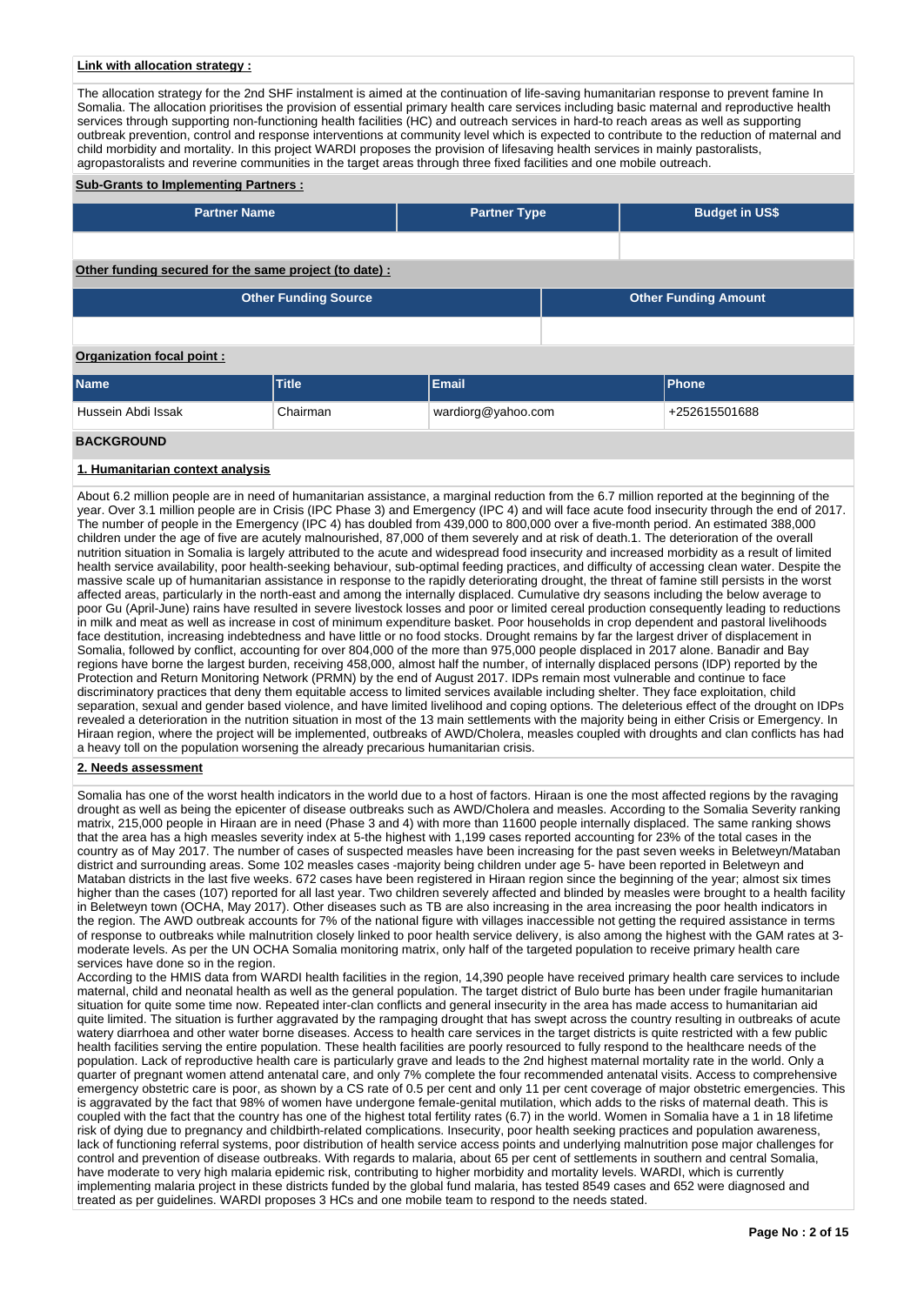#### **3. Description Of Beneficiaries**

The project will target 65,000 vulnerable populations affected by prolonged drought and AWD outbreaks.Among the target beneficiaries are 23,227 children under 18 years(including 8,450 children under fives). 12,703 women of child bearing age, 5,400 pregnant and lactating women and 23,670 men.Target beneficiaries of the proposed project lack access to adequate basic health care services and cannot afford to purchase health care from private providers where available.Additionally frequent Acute Watery Disease outbreaks and measles has had a devastating effect on the population with limited or no response from the government or humanitarian actors.The project will benefit those that live in the three major towns of Maxaas, Mataban, Bulo Burte and accessible villages, which will be done through three static health facilities and one mobile outreach team that will attend to persons living in 14 accessible villages. Services to be provided will include a package of comprehensive Primary health care(PHC) services with bias towards maternal and child health.In addition to the PHC services, screening and referral for malnutrition will be conducted as well as nutrition, health and hygiene promotion (NHHP), Community mobilisation and sensitisation on behaviour change targeting common communicable diseases as well as promote good health seeking behaviours.

#### **4. Grant Request Justification**

Hiraan is one the most affected regions by the ravaging drought as well as being the epicentre of disease outbreaks such as AWD/Cholera and measles. According to the Somalia Severity ranking matrix, 215,000 people in Hiraan are in need(Phase 3 and 4) with more than 11600 people internally displaced. The same ranking shows that the area has a high measles severity index at 5-the highest with 1,199 cases reported accounting for 23% of the total cases in the country. The AWD/Cholera outbreak in Hiraan accounts for 7% of the national figure with villages inaccessible not getting the required assistance in terms of response to outbreaks. WARDI is implementing an SHF Grant in BuloBurte and Jalalaqsi health centres and Cholera treatment Centres (CTCs)which has helped in the mitigation of AWD/Cholera outbreaks through early diagnosis, referral and treatment as well as health promotion. The malnutrition which is closely linked to poor health service delivery is also among the highest with the GAM rates at 3-moderate levels. As per the UN OCHA Somalia monitoring matrix, only half of the targeted populations to receive primary health care services have done so in the region.

According to the Health Management Information System (HMIS) data from WARDI health facilities in the region, 14,390 people have received primary health care services to include maternal, child and neonatal health as well as the general population. The target districts of Bulo burte and Maxaas have been under fragile humanitarian situation for quite some time now. Repeated inter-clan conflicts and general insecurity in the area has made access to humanitarian aid quite limited. The situation is further aggravated by the rampaging drought that has swept across the country resulting in outbreaks of acute watery diarrhoea and other water borne diseases. Access to health care services in the target districts is quite restricted with a few public health facilities serving the entire population. These health facilities are poorly resourced to fully respond to the healthcare needs of the population.

The proposed project aims to fully respond to the above situation by providing comprehensive integrated emergency primary healthcare services to 65,000 of the most affected population. This will be done by fully equipping three health centres in Bula Burte, Mataban and Maxaas districts to provide primary health care services and referral of severe cases after stabilisation as well as setting up one mobile outreach team to provide services to hard to reach populations in Mataban villages. Other than the standard maternal and child health services, the health facilities will be adequately able to respond to AWD outbreaks which might occur due to expected flush floods as a result of the rains and overflowing of River Shebelle. The health activities will be integrated with nutrition and WASH activities ongoing in the facilities as well as protection services mainly GBV. The intervention will equally play a significant role in community education and sensitisation on hygiene and sanitation through the mobile outreaches and health providers at the facility.

# **5. Complementarity**

WARDI has been present in the target districts providing various humanitarian services to include health, nutrition, WASH, Protection and livelihood projects to support the vulnerable communities. Currently its providing health services to the population including response to AWD through self as well as donor funding with limited funds. The proposed project will scale up services in three of the health centres WARDI manages to enhance continuation of services to the target populations and provide wide range of health services. One of the target health facilities currently implement nutrition project funded by UNICEF to provide OTP, IYCF among other services to children under fives and PLWs in Mataban district supporting the integration of services. WARDI also supports the stabilisation centre and paediatric ward at Beletweyn General Hospital which is the only one in the entire region making referral and management of children with severe illnesses easy.

Further WARDI is managing the regional cold chain in Beletweyn and the districts cold chains of Buloburte and Maxaas and will thus easily and seamlessly integrate immunisation of children under five and Women of child bearing age including PLWs to the proposed program. With the intended intervention, it is expected that children under the age of five years and pregnant and lactating women will access save and quality immunisation services.

One of the target facilities also has a gender based violence stop centre providing services alongside the routine health services while field monitors for GBV and Protection project are in all the target districts monitoring and referring cases to the health facilities.

Additionally, WARDI in partnership with UNICEF is implementing the national malaria control program in the three districts. Among other things, the program provides case management to target populations while at the same time undertaking mass distribution of nets targeting the entire population and routine nets for antenatal mothers. Under this program over 100,000 long lasting treated nets were distributed in these districts in 2016/2017 alone with further 167,000 currently being distributed in Beletweyn district while all the three targeted facilities as well as others provide testing, diagnosis and treatment of malaria as per the national treatment guidelines. Furthermore, WARDI was implementing an integrated childhood case management (ICCM) in Beletweyn and Mataban district which was closed due to funding gap in early 2017. Under this project,126 community health/based workers(CBWs) were fully trained to provide essential childhood diseases management and health promotion activities. While the project has ended, these CBWs still exist and are community resource persons who will be called upon to refer cases to the mobile team as well as the facilities, conduct hygiene and health promotions. The intended project will thus ride on an already established infrastructure which is expected to significantly help in immediate role out of the project taking into context the emergency context in the area. WARDI regional office in Beletweyn will be responsible for the entire project while the sub-office in Bulo Burte will be in charge of both Bula Burte and Maxaas health facilities supported by the regional office. Lastly, WARDI has applied for a complementary nutrition under the nutrition cluster in Maxaas district that if approved will play critical role in improving the health outcomes of the target beneficiaries specifically for children under five and pregnant women.

#### **LOGICAL FRAMEWORK**

#### **Overall project objective**

To scale up lifesaving and life sustaining humanitarian response to populations affected by prolonged drought in Mataban, Buloburte and Maxaas districts of Hiran region through the provision of integrated emergency primary healthcare services and essential medical supplies, prevention and treatment of Acute Watery diarrhoea/Cholera and conducting awareness raising, ensuring equal service opportunity and access for women, men, girls and boys.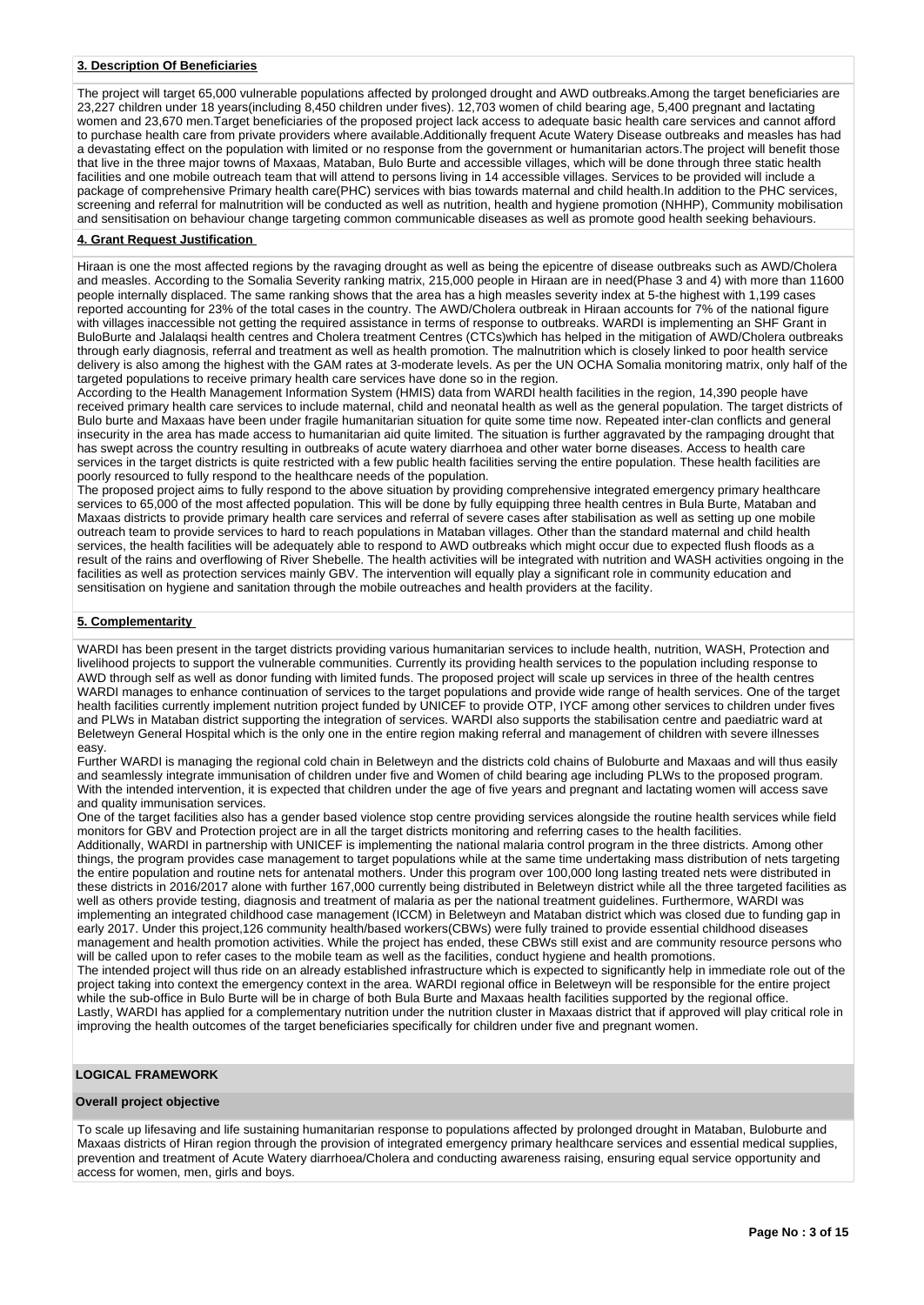| <b>Health</b>                                                                                                                                                                                       |                                                 |                                 |
|-----------------------------------------------------------------------------------------------------------------------------------------------------------------------------------------------------|-------------------------------------------------|---------------------------------|
| <b>Cluster objectives</b>                                                                                                                                                                           | <b>Strategic Response Plan (SRP) objectives</b> | <b>Percentage of activities</b> |
| Improved access to essential lifesaving<br>health services (quality primary and<br>secondary health care) for crisis-affected<br>populations aimed at reducing avoidable<br>morbidity and mortality | Somalia HRP 2017                                | 60                              |
| To contribute to the reduction of maternal<br>and child morbidity and mortality                                                                                                                     | Somalia HRP 2017                                | 20                              |
| Strengthened and expanded early warning<br>disease detection to mitigate, detect and<br>respond to disease outbreaks in a timely<br>manner                                                          | Somalia HRP 2017                                | 20                              |

**Contribution to Cluster/Sector Objectives :** The intended project activities will feed to Somalia health cluster objectives particularly objective 1 and 2, the selected interventions includes safe motherhood services, immunization,detection and control of communicable diseases, and outpatient treatment, which will definitely contribute to the provision of quality essential health service thus reducing maternal,child and infant morbidity and mortality .

#### **Outcome 1**

Improved access to essential life-saving health services with special focus on maternal/child health and prevention,response and control of AWD outbreaks to drought affected populations in Mataban, Bulo burte, and Maxaas Districts of Hiran region,South Central Somalia.

# **Output 1.1**

### **Description**

65,000 people including 23,670 men,18,103 women, 9582 boys and 13645 girls have access to integrated primary health care services to include maternal,Neonatal and child health services by sustaining service delivery in three health facilities and one mobile outreach.

## **Assumptions & Risks**

Improved security situation and safety in target areas

Availability of essential drugs throughout project period with no stock out

# **Indicators**

|                 |                                                                               |                                                                                                                                           |            | <b>End cycle beneficiaries</b> |                   |  | End<br>cycle  |
|-----------------|-------------------------------------------------------------------------------|-------------------------------------------------------------------------------------------------------------------------------------------|------------|--------------------------------|-------------------|--|---------------|
| Code            | <b>Cluster</b>                                                                | <b>Indicator</b>                                                                                                                          | <b>Men</b> | Women                          | <b>Boys Girls</b> |  | <b>Target</b> |
| Indicator 1.1.1 | Health                                                                        | Number of health facilities supported                                                                                                     |            |                                |                   |  | З             |
|                 |                                                                               | <b>Means of Verification:</b> Monthly HMIS reports, monitoring and supervision reports                                                    |            |                                |                   |  |               |
| Indicator 1.1.2 | Health                                                                        | Number of functional health facility with Basic<br>Emergency Obstetric Care (BEmOC) per 500,000<br>population                             |            |                                |                   |  |               |
|                 | <b>Means of Verification:</b> HMIS reports, supervision reports               |                                                                                                                                           |            |                                |                   |  |               |
| Indicator 1.1.3 | Health                                                                        | Number of children below five years and women<br>of child-bearing age immunized/vaccinated<br>against Vaccine preventable diseases (VPD). |            |                                |                   |  | 14,620        |
|                 | <b>Means of Verification: HMIS reports</b>                                    |                                                                                                                                           |            |                                |                   |  |               |
| Indicator 1.1.4 | Health                                                                        | Coverage of measles vaccination (%)                                                                                                       |            |                                |                   |  | 60            |
|                 | <b>Means of Verification:</b> HMIS reports, immunisation campaigns reports    |                                                                                                                                           |            |                                |                   |  |               |
| Indicator 1.1.5 | Health                                                                        | Number of outpatient consultations per person per<br>year (attendance rate or consultation rate)                                          |            |                                |                   |  | 5,760         |
|                 | <b>Means of Verification: HMIS reports</b>                                    |                                                                                                                                           |            |                                |                   |  |               |
| Indicator 1.1.6 | Health                                                                        | Case Fatality Ratio (CFR) for most common<br>diseases - AWD/Cholera                                                                       |            |                                |                   |  |               |
|                 | <b>Means of Verification:</b> Monthly HMIS reports, referrals by CBWs reports |                                                                                                                                           |            |                                |                   |  |               |

**Activities**

#### **Activity 1.1.1**

#### **Standard Activity : Primary health care services, consultations**

Sustain service delivery in three main health centres located in;Bulo burte,Mataban and Maxaas.The target facilities will be provided with essential drugs and well trained health workers to facilitate access to basic primary health care for beneficiaries.

#### **Activity 1.1.2**

#### **Standard Activity : Emergency Obstetric Care - Basic and Advacned**

Provide Basic Emergency Obstetric care to 1650 pregnant women in the target health facilities.Service to be provided include,Focused antenatal care, skilled delivery, postnatal care and referral of complicated cases.Midwives will be undergo refresher training to improve their competence and skills levels.Skilled delivery will be provided 24 hours a day for seven days a week.In addition, drugs and other essential equipments necessary for safe delivery will be made available.

#### **Activity 1.1.3**

**Standard Activity : Immunisation campaign**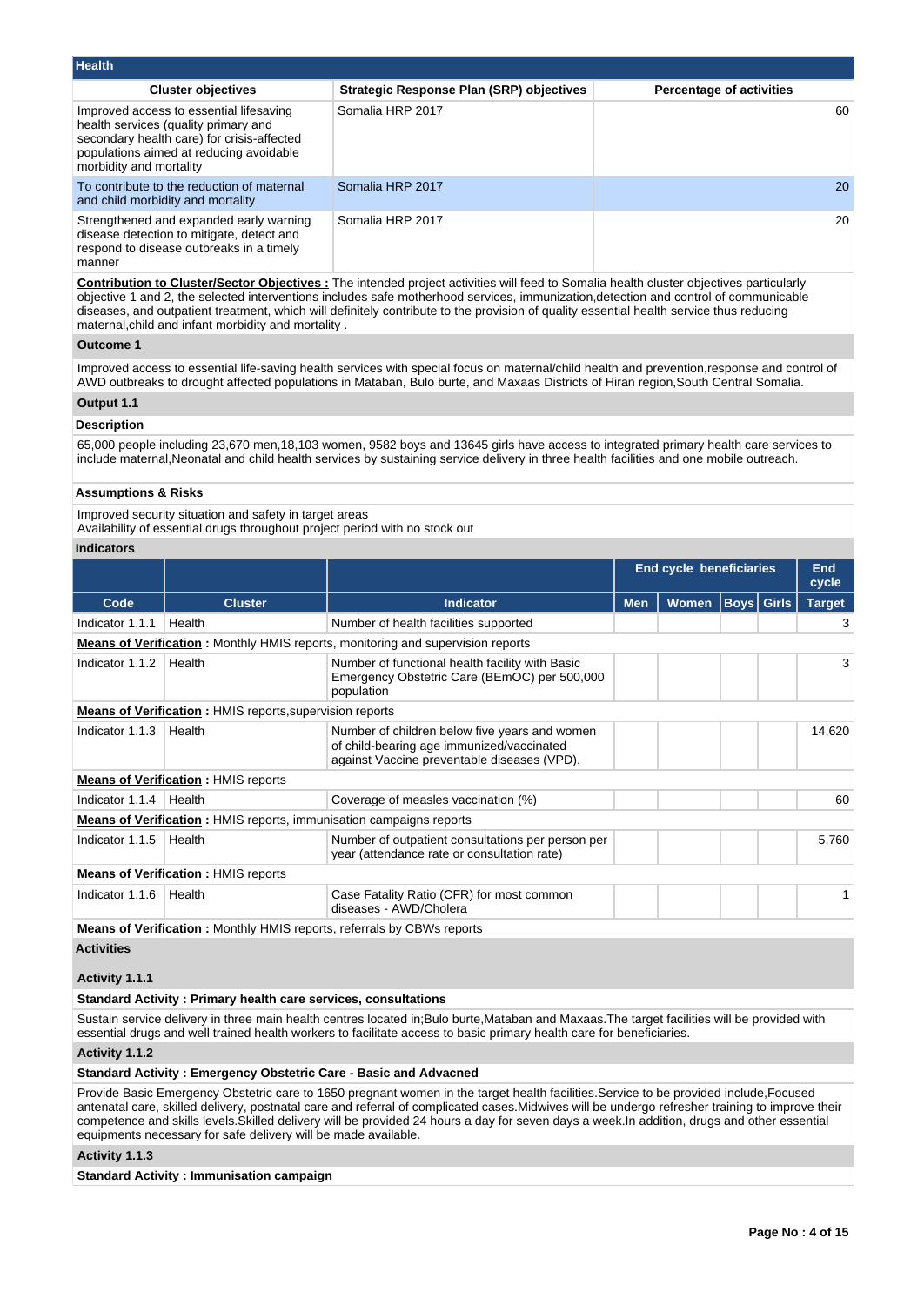Quality and safe routine immunisation will be provided to 8,450 children under the age of five years(3,482 boys and 4,968 girls) and to 6,170 Women of child bearing age at 3 static health centres and one mobile outreach.Vaccines will be supplied to district cold chains from the regional cold chain in Beletweyne managed by WARDI.

#### **Activity 1.1.4**

#### **Standard Activity : Immunisation campaign**

Provide measles vaccines to children under fives, conduct defaulter tracing as well as increase the vaccination of children 5-10 vears in pastoral and hard to reach areas. Coverage will be increased from 40% to 60%

#### **Activity 1.1.5**

#### **Standard Activity : Primary health care services, consultations**

At the outpatient department,Provide consultations to 60 persons per day per health facility(3) and the mobile outreach, 6 days a week.5760 persons will receive consultations for both communicable and none communicable conditions.

#### **Activity 1.1.6**

#### **Standard Activity : Epidemic disease surveillance**

Enhance referral, treatment and management of AWD/Cholera cases in the target health facilities. All the cases admitted will be managed accordingly to reduce the case fatality rate to less than 1% as per the WHO standards. WARDI will also enhance community health promotion activities on prevention and early referral of cases

#### **Outcome 2**

Improved technical capacity of facility level health workers and enhanced awareness and understanding of the target communities on common communicable diseases with emphasis on Acute watery disease, practice community based prevention and response strategy.

#### **Output 2.1**

#### **Description**

Improve the knowledge of health workers and 36,055 community members to include 14300 men,11000 women, 4212 Boys and 6543 girls on emergency preparedness, response and prevention of communicable disease

#### **Assumptions & Risks**

Security situation remains stable in target areas

Availability of IEC materials

# **Indicators**

|                 |                                                |                                                                                                                                                                                                   |                              |              |                   | End cycle beneficiaries |               |  |  |  |  |
|-----------------|------------------------------------------------|---------------------------------------------------------------------------------------------------------------------------------------------------------------------------------------------------|------------------------------|--------------|-------------------|-------------------------|---------------|--|--|--|--|
| Code            | <b>Cluster</b>                                 | <b>Indicator</b>                                                                                                                                                                                  | <b>Men</b>                   | <b>Women</b> | <b>Boys Girls</b> |                         | <b>Target</b> |  |  |  |  |
| Indicator 2.1.1 | Health                                         | Number of health workers trained on common<br>illnesses and/or integrated management of<br>childhood illnesses, surveillance and emergency<br>preparedness for communicable disease<br>outbreaks. |                              |              |                   |                         | 8             |  |  |  |  |
|                 |                                                | <b>Means of Verification:</b> Training reports, attendance sheets duly filled and signed                                                                                                          |                              |              |                   |                         |               |  |  |  |  |
| Indicator 2.1.2 | Health                                         | Number of people (men, women, boys and girls)<br>reached by health promotion message.                                                                                                             | 512<br>1.000<br>2.000<br>843 |              |                   |                         | 4,355         |  |  |  |  |
|                 | <b>Means of Verification:</b> Sessions reports |                                                                                                                                                                                                   |                              |              |                   |                         |               |  |  |  |  |

#### **Activities**

#### **Activity 2.1.1**

#### **Standard Activity : Emergency Preparedness and Response capacities**

Conduct 5 days classroom training for 8(4 nurses and 4 Auxiliary nurses) front line health staff on integrated management of childhood illnesses management,,prevention and treatment of acute watery disease/cholera to enable them competently respond the healthcare needs of the target population and adequately respond to AWD/cholera outbreaks.The training is aimed at enhancing the capacity of health workers to detect and manage childhood illnesses and adequately prepare and respond to emergencies. training targets staffs at Mataban facility and mobile team as the staffs at the other facilities were already trained

#### **Activity 2.1.2**

#### **Standard Activity : Awareness campaigns and Social Mobilization**

Health facilities and mobile teams conduct health promotion activities targeting common health conditions, hygiene as well as nutrition. A total of 4355(1000 men, 2000 women, 512 boys and 843 girls) will be reached with health promotion messages

#### **Additional Targets :**

# **M & R**

**Monitoring & Reporting plan**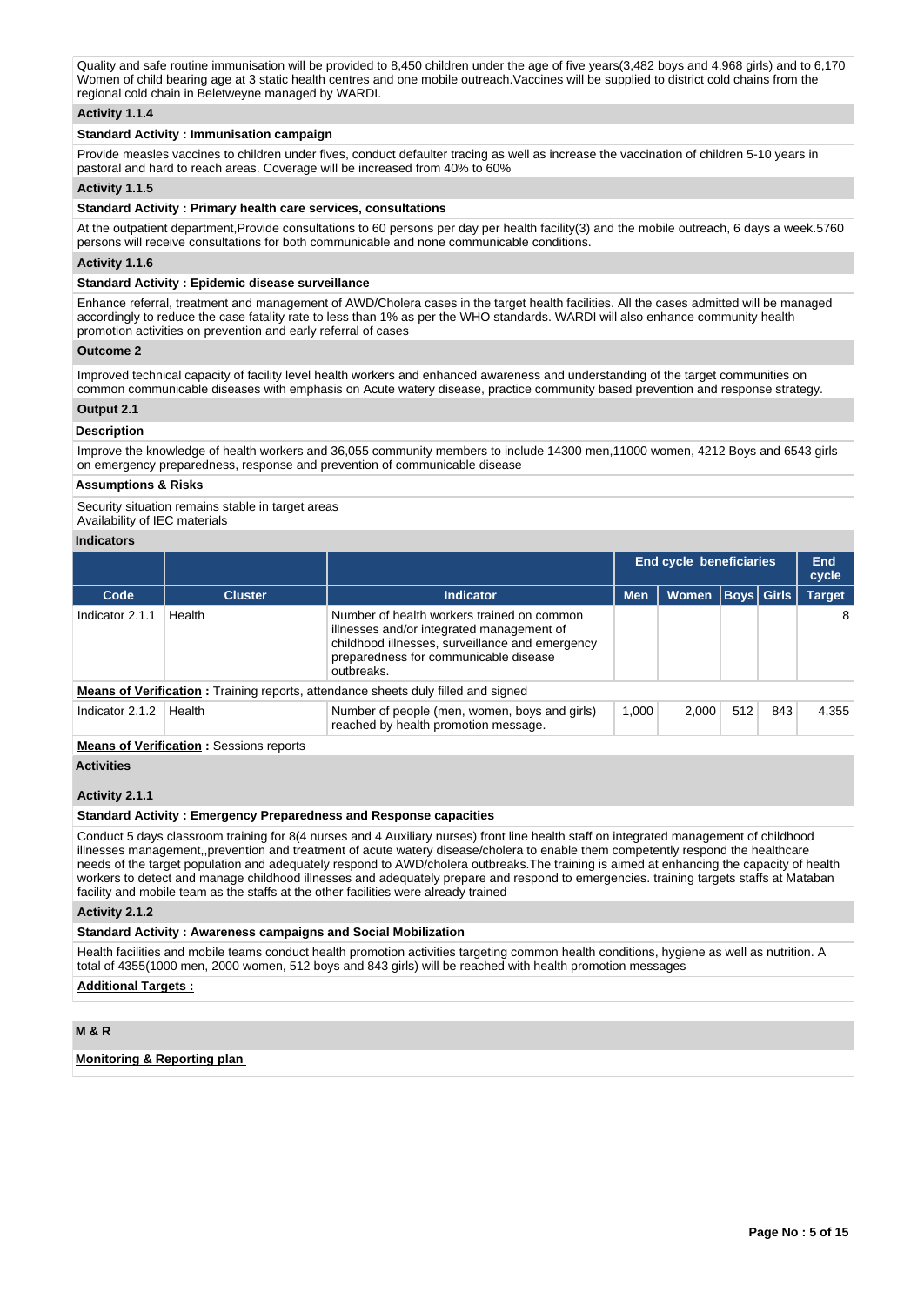The Health Project Manager and a Monitoring, Evaluation, Accountability and Learning (MEAL) officer will be responsible for the monitoring,supervision and reporting aspect of the project and both based in the field. WARDI regional office in Beletweyn and the headquarter office in Mogadishu will be responsible for providing technical support to the project and ensuring the project is on track.Weekly and Monthly morbidity report from the target health facilities and mobile outreach will be compiled by the monitoring and evaluation officer and will be analysed together with the health project manager and health project officer for immediate feedback to the field and for sharing with Ministry of health officials and to aid in decision making.Quarterly support supervisions and monitoring visits will made by the MEAL officer and the health project manager to ascertain progress made,provide technical assistance and feedback to the facility staff. Quarterly data audits will be undertaken to ensure data received is of high quality and complete,The monitoring will continue tracking the project indicators and key milestones to ensure the project achieves the intended objectives. Additionally, monthly reports will be shared through the District Health Information Software (DHIS) while interim and final report will be prepared and shared with UN OCHA through the GMS.

#### **Workplan**

| <b>Activitydescription</b>                                                                                                                                                                                                                                                                                                                                                                                                                                                                                                                                                                                                                                                        |      |          | $\mathbf{2}$ | 3            |                           | 5            |              |                |          | 9            |              |          | 12                      |
|-----------------------------------------------------------------------------------------------------------------------------------------------------------------------------------------------------------------------------------------------------------------------------------------------------------------------------------------------------------------------------------------------------------------------------------------------------------------------------------------------------------------------------------------------------------------------------------------------------------------------------------------------------------------------------------|------|----------|--------------|--------------|---------------------------|--------------|--------------|----------------|----------|--------------|--------------|----------|-------------------------|
|                                                                                                                                                                                                                                                                                                                                                                                                                                                                                                                                                                                                                                                                                   | Year |          |              |              |                           |              |              |                |          |              |              |          |                         |
| Activity 1.1.1: Sustain service delivery in three main health centres located in; Bulo<br>burte, Mataban and Maxaas. The target facilities will be provided with essential<br>drugs and well trained health workers to facilitate access to basic primary health<br>care for beneficiaries.                                                                                                                                                                                                                                                                                                                                                                                       | 2018 | X I      | X            | $\mathsf{X}$ | X                         |              | $\mathsf{X}$ | $\mathsf{X}^-$ |          | $X$ $X$      | $X$ $X$      |          | $\mathsf{X}$            |
| Activity 1.1.2: Provide Basic Emergency Obstetric care to 1650 pregnant women in<br>the target health facilities. Service to be provided include, Focused antenatal care,<br>skilled delivery, postnatal care and referral of complicated cases. Midwives will be<br>undergo refresher training to improve their competence and skills levels. Skilled<br>delivery will be provided 24 hours a day for seven days a week. In addition, drugs<br>and other essential equipments necessary for safe delivery will be made available.                                                                                                                                                | 2018 | X.       | $\times$     | <b>X</b>     | $X$ $X$                   |              | $\times$     | IX.            | <b>X</b> | IX.          | $\times$     | <b>X</b> | ΙX.                     |
| Activity 1.1.3: Quality and safe routine immunisation will be provided to 8,450<br>children under the age of five years $(3,482$ boys and $4,968$ girls) and to $6,170$<br>Women of child bearing age at 3 static health centres and one mobile<br>outreach. Vaccines will be supplied to district cold chains from the regional cold<br>chain in Beletweyne managed by WARDI.                                                                                                                                                                                                                                                                                                    | 2018 | X.       | X            | ΙX.          | $\mathsf{X}$ $\mathsf{X}$ |              | $\times$     | ΙX.            | X.       | $\mathsf{X}$ | $\mathsf{X}$ | ΙX.      | $\mathsf{I} \mathsf{X}$ |
| Activity 1.1.4: Provide measles vaccines to children under fives, conduct defaulter<br>tracing as well as increase the vaccination of children 5-10 years in pastoral and<br>hard to reach areas. Coverage will be increased from 40% to 60%                                                                                                                                                                                                                                                                                                                                                                                                                                      | 2018 | X.       | X            | X.           | $\mathsf{X}$              | $\mathsf{X}$ | $\mathsf{x}$ | IX.            | ΙX.      | ΙX.          | $\times$     | ΙX.      | $\mathsf{X}$            |
| Activity 1.1.5: At the outpatient department, Provide consultations to 60 persons per<br>day per health facility(3) and the mobile outreach, 6 days a week.5760 persons will<br>receive consultations for both communicable and none communicable conditions.                                                                                                                                                                                                                                                                                                                                                                                                                     | 2018 | $\times$ | $\times$     | X.           | $\mathsf{X}$              | $\mathsf{X}$ | $\times$     | X.             | $X$ $X$  |              | $\times$     | X.       | ΙX.                     |
| Activity 1.1.6: Enhance referral, treatment and management of AWD/Cholera<br>cases in the target health facilities. All the cases admitted will be managed<br>accordingly to reduce the case fatality rate to less than 1% as per the WHO<br>standards. WARDI will also enhance community health promotion activities on<br>prevention and early referral of cases                                                                                                                                                                                                                                                                                                                | 2018 | X.       | X            | X.           | $\mathsf{X}$              | IX.          | $\times$     | ΙX.            | <b>X</b> | ΙX.          | $\times$     | IX.      | ΙX.                     |
| Activity 2.1.1: Conduct 5 days classroom training for 8(4 nurses and 4 Auxiliary<br>nurses) front line health staff on integrated management of childhood illnesses<br>management, prevention and treatment of acute watery disease/cholera to enable<br>them competently respond the healthcare needs of the target population and<br>adequately respond to AWD/cholera outbreaks. The training is aimed at enhancing<br>the capacity of health workers to detect and manage childhood illnesses and<br>adequately prepare and respond to emergencies. training targets staffs at Mataban<br>facility and mobile team as the staffs at the other facilities were already trained | 2018 |          | X            |              |                           |              |              |                |          |              |              |          |                         |
| Activity 2.1.2: Health facilities and mobile teams conduct health promotion activities<br>targeting common health conditions, hygiene as well as nutrition. A total of 4355<br>(1000 men, 2000 women, 512 boys and 843 girls) will be reached with health<br>promotion messages                                                                                                                                                                                                                                                                                                                                                                                                   | 2018 | X.       | $\times$     | <b>X</b>     | $x \times x$              |              |              | Ιx.            | <b>X</b> | $\mathsf{X}$ | $\mathsf{x}$ | ΙX.      | $\mathsf{X}$            |

### **OTHER INFO**

#### **Accountability to Affected Populations**

WARDI is already managing the proposed health facilities and has a long standing relationship and continuous engagement with the communities in the three districts and the entire Hiran region. WARDI has already engaged the target population directly and through its leadership in running these health facilities. The need to scale up service delivery in the three target health centres and setting up of a mobile team for outreach purposes was arrived at after numerous consultative meetings with community leaders headed by the district commissioners of the districts, clan elders and Hiran regional Medical Officer. Thus the proposed setting up of these health facilities is solely based on the community's needs and felt priorities. Further, upon the approval of the project, community meetings will be organised in districts to inform the beneficiaries of the continuation and scaling up of both the health facilities and the mobile outreach. Additionally, an official complaint and feedback mechanism will be set up and be managed by the health project manager and the Senior management team. In this regard, WARDI will apply two-way approach in communicating with the target beneficiaries which is meant to promote dialogue and allow the organisation to gather ideas, suggestions and feedback from target communities. This will help adjust the project to better fit people's needs. In this case feedback will be gathered formally during community meetings, monitoring visits and informally as part of other activities. Field staff including the health project officer and health workers will also receive feedback from community they serve as they utilise the services. This feedback will then be documented and transmitted to the health project manager, who will then make a decision about whether to adjust the program and how to respond to the communities. response to the community will be done through community meetings.

#### **Implementation Plan**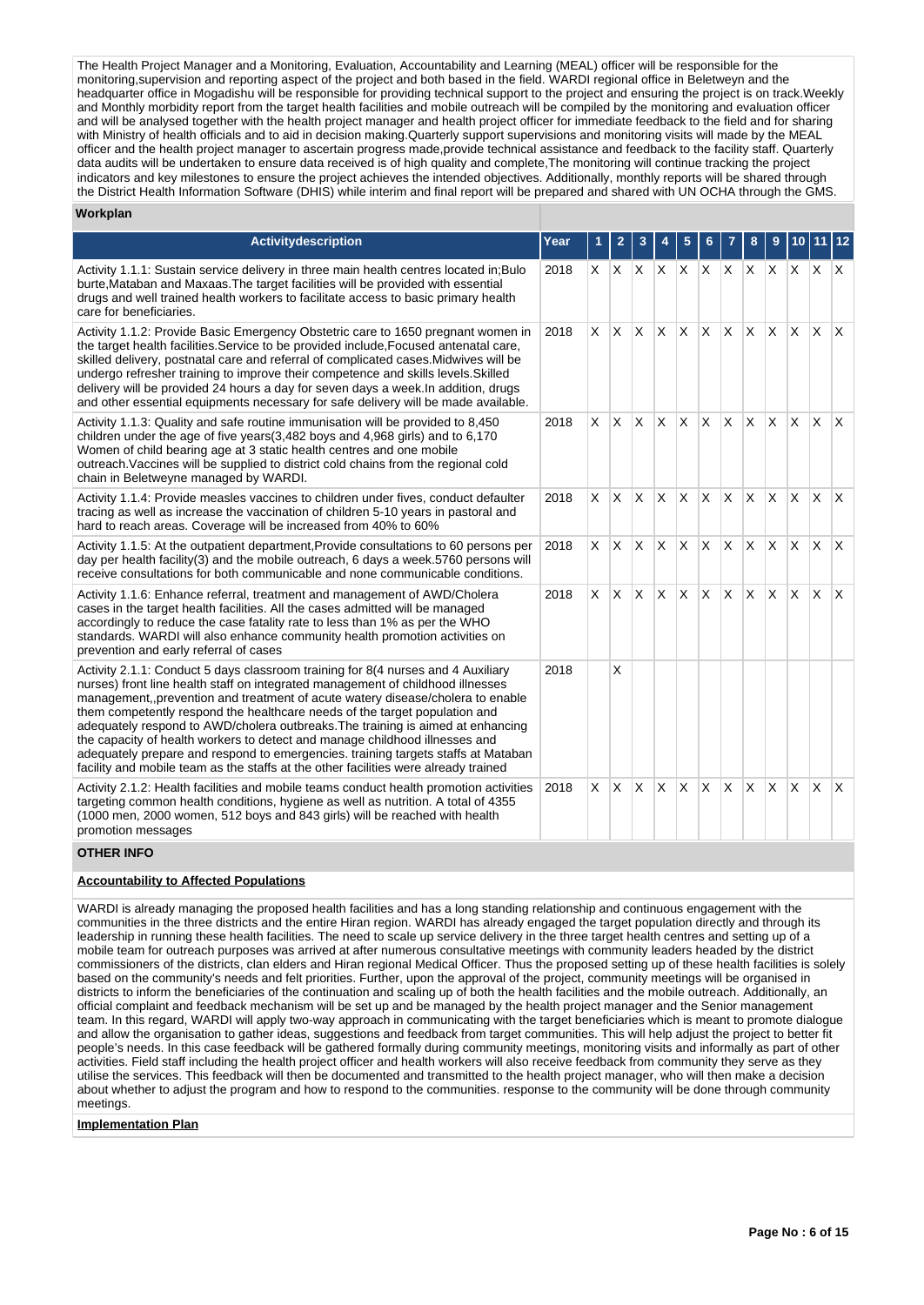Upon the approval of the project, WARDI will undertake stakeholder engagement targeting beneficiaries in the target villages, their leadership, local authority and Ministry of health officials to provide overview of the intended project including the objectives, key activities, indicator and the target beneficiaries. Key project staff including the project manager, project officer and finance positions will be advertised and eligible candidate employed through WARDI HR policy. Further, in close cooperation with the community leaders, local authority and ministry of health (MOH) officials', front line staff of the project including nurses, midwives, auxiliary nurses, vaccinators will be recruited. Those selected will undergo induction as well as technical training to help them familiarise with the project logic and overall goal. Minor renovation works and equipping of health facilities and mobile team with furniture will follow immediately where needed. Once the project is set up, the three health facilities and one mobile team will be provided with the required drugs and related supplies, and guidelines. The Mobile team will work 6 days in a week with guidance of a micro plan with details of villages to be targeted, community contact persons, population figures with details of specific special groups like children under five and women of child bearing age. The mobile outreach team will be hosted by the target communities who will provide strategically located shelters where the teams can set up and serve the community. The health project manager will be expected to coordinate the entire project on daily basis. Field staff will generate daily health report in hard copies using the approved Health Management Information System (HMIS) tools that will be consolidated and verified on weekly basis by the Health project manager and the MEAL Officer. Monthly support supervisions will be undertaken together with the management team and MOH officials for quality assurance and addressing bottlenecks. Supervision visits will equally act as feedback session from the beneficiaries as well as on the job training of field staff.

#### **Coordination with other Organizations in project area**

| Name of the organization                                                                 | Areas/activities of collaboration and rationale                                                                                                                                                                                                                                                                                                                                                                                                                                                                                                                                                                                                                                                                                                                                                                                                                                                                                                                                                                                                                                                                                                                                                                                                                  |
|------------------------------------------------------------------------------------------|------------------------------------------------------------------------------------------------------------------------------------------------------------------------------------------------------------------------------------------------------------------------------------------------------------------------------------------------------------------------------------------------------------------------------------------------------------------------------------------------------------------------------------------------------------------------------------------------------------------------------------------------------------------------------------------------------------------------------------------------------------------------------------------------------------------------------------------------------------------------------------------------------------------------------------------------------------------------------------------------------------------------------------------------------------------------------------------------------------------------------------------------------------------------------------------------------------------------------------------------------------------|
| 1. Ministry of Health, 2. Save the Children, 3. CESVI, 4. ZAMZAM<br>foundation, 5. WARDI | WARDI will closely work with Hiran regional medical officer<br>throughout the implementation period. The state ministry of health<br>officials will also be involved where possible. The RMO will<br>undertake joint supervision with WARDI to assess progress made<br>and provide technical support. With the MOH set to take over the<br>operations of EPI in the country, the cold chain department will<br>support in micro planning and issuance of vaccines to the facilities<br>and mobile teams. The organization carries out nutrition project<br>mainly TSFP in Mataban and Beletweyn and children screened at<br>the facilities will be referred to them, CESVI support the OPD and<br>emergnecy centre at Beletweyn hospital. Severe cases will be<br>referred to them for support and management before<br>admission, ZAMZAM foundation has TB diagnosis and treatment<br>center in Buloburte, suspected TB cases will be transfered to<br>ZAMZAM for management., WARDI is implementing nutrition project<br>as well as supporting the SC/Paediatric ward at beletweyn general<br>hospital and they will be instrumental in managing the children<br>referred there. WARDI also has OTP project in Mataban and this will<br>play an important role |

#### **Environment Marker Of The Project**

A+: Neutral Impact on environment with mitigation or enhancement

#### **Gender Marker Of The Project**

2a- The project is designed to contribute significantly to gender equality

#### **Justify Chosen Gender Marker Code**

The proposed project will be gender sensitive and will take care of individual needs of the target beneficiaries. WARDI recognizes sex and gender are important determinants of health for women and men (UN, 2010; WHO, 2010). Beyond the biological differences, gender roles, norms and behavior have an influence on how women, men, girls and boys access health services and how health systems respond to their different needs. To advance this critical gender issue, a discussion with target communities including men and women will be conducted at district and village level to identify key gender related issues hindering access to services with a view of coming up with local remedies to the obstacles. Efforts including continuous community decision makers engagement and community education will be made to address socio-cultural and structural factors that inhibit access to health services to women, boys, girls and men. In implementation phase, services provided will be free of charge with equal access to men, women, boys and girls. Specific issues affecting access and utilization of services in the target areas include low levels literacy level and lack of awareness on the benefits of seeking both promotive, preventive and curative health services specially for caretakers of children under five and pregnant mothers which will be addressed through continuous individual and group education and counseling by health promoters and health workers both at the health center and at the community level to increase level of awareness of the target beneficiaries for optimum behavior.

Further, owing to the limited services available to them, a large proportion of children under the age of five years both boys and girls in the target districts remain not immunized exposing them to deadly vaccine preventable conditions. The proposed project will reverse these by providing quality and safe vaccines and other child health services with equal access to boys and girls at the door steps of children under the age of five thus improving their chances of survival.

It is understood that service utilization in somalia for women is greatly affected by the sex of the service provider with women preferring to be attended to by female colleagues specially on sexual and reproductive related issues. In responding to these need, WARDI will select, train and place female midwives and nurses at ANC, delivery and Postnatal rooms to cater for the unique needs of this group.

To further ease access to services, opening and closing hours of health facilities will be aligned to the preferred timings of the beneficiaries specially women who are often locked out due to their engagement and little time available to them as they attend to house hold chores. Moreover, mobile outreach team will be utilized to access far flung villages to take services closer to women, men, boys and girls thereby pre-emptying gender related violence such as rape that women and girls suffer as they walk long distances seeking health services. Even as services are provided to the general population, specific and deliberate attempt will be made to detect, manage and link with protection services cases of gender based violence. Staff coming into contact with this special cases will be sensitized on gender based violence issues, counseling and how to handle such clients with dignity while at same time maintaining confidentiality.

Gender based violence massaging will be given the attention it deserves. In all our contacts with community at community meetings, health educations sessions in health centers, our staff including the community health promoters will provide appropriate, culturally and religiously relevant messages on gender based violence on issues around women and child rights. Data and other reports coming from the target health facilities will be dis-aggregated by age and sex for relevant and gender conscious and appropriate decision making.

#### **Protection Mainstreaming**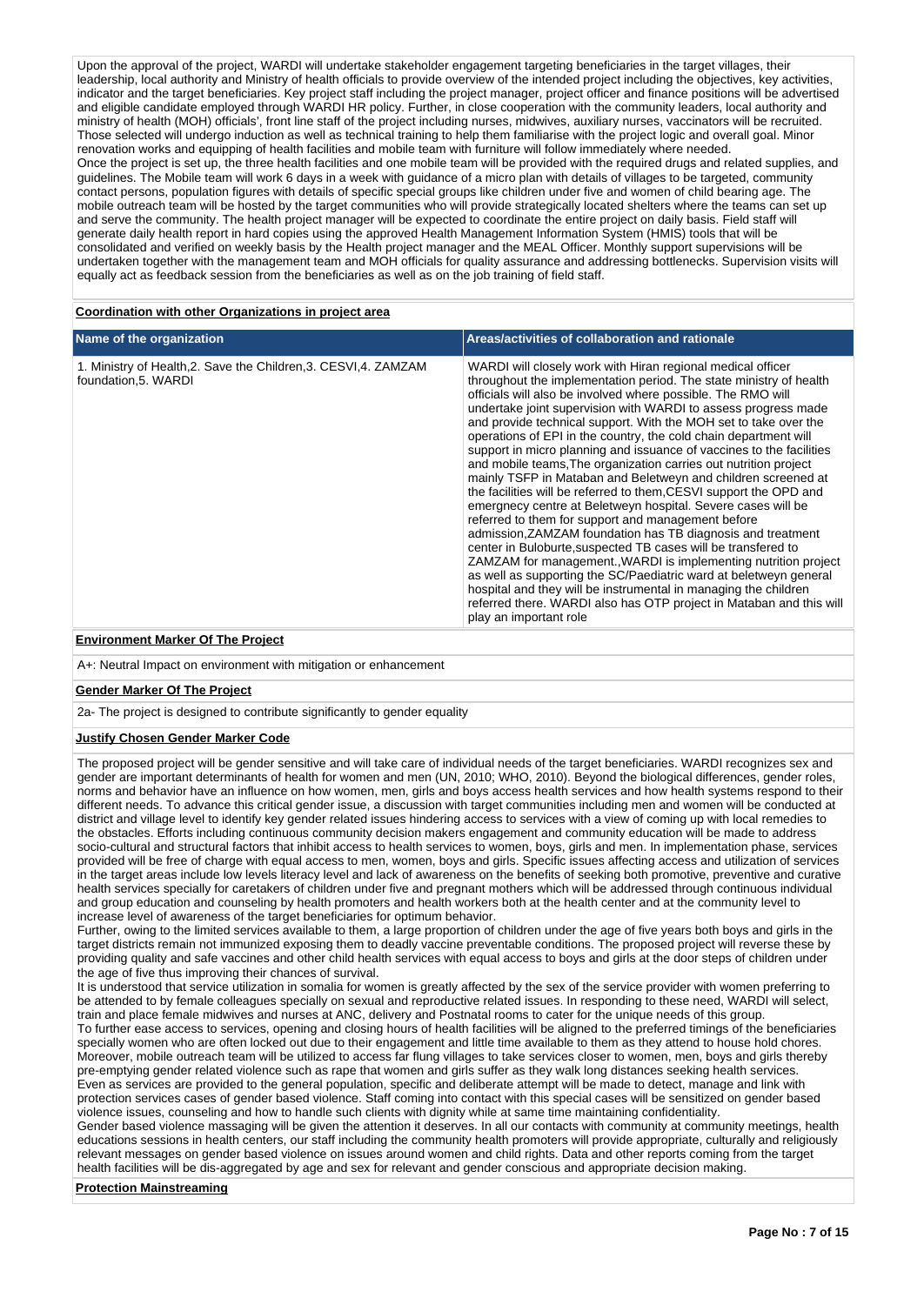Protection mainstreaming will be considered at all levels of project cycle and project activities, the centres are close to the main settlements and accessibility is not a concern, there is roving mobile team to far villages settlements to minimise risk of GBV incident and reduce walking distance of women to seek health and nutrition service. One of the health facilities is a GBV stop centre and this will be well equipped to provide GBV services in conjunction with the health services.

WARDI will use "Do no harm" principle in engagement with the target community.Before under taking the project extensive consultations will be undertaken to ensure the needs and the interest of all is taken care.Minorities and marginalized groups will be engaged and will have equal access to services.To pre-empt possible conflict over resources,the set up complaint and feedback mechanism will be utilized for efficient and quick mitigation and resolution of possible conflicts.

WARDI will equally use its community health educators,community leaders and health workers to promote none violence and respect for women and girls.Cases of rape,assault and other forms of GBV identified will be linked to the health centers for immediate care and for linkage with other partners proving protection services including Clinical management of rape.

#### **Country Specific Information**

#### **Safety and Security**

Security is fluid in Somalia with a spate of bombings happening mainly in Mogadishu with 400 people killed in different attacks in October. The main target towns are safe and accessible to the agency and thus we don't foresee any security bridge in the near future.The villages targeted for outreach in Mataban are safe and accessible to the teams and agency staff. WARDI has a longstanding presence in the region since its establishment and has good understanding of the context. Teams involved in operations are regularly trained by a Security Manager. WARDI has established direct relations with clan elders to promote humanitarian principles, gain access, enhance program awareness, monitoring on issues including complaints/feedback about operation within the framework of the new complaint/feedback system. WARDI also maintains proper balancing between different clans/sub-clans, including when contracting for services or goods or in staff recruitment. These measures reinforce local acceptance and protection of the staff by the communities, local authorities and other interest groups

Safety and security for project staff and beneficiaries are our top priority, there will be security briefing every day during staff meeting to minimise risk, mobile teams will be established in accessible villages/camps where the community settles to reduce risk of walking long distance to sites by women and girls.

#### **Access**

Once approved,the project will be easily accessible to the target groups.Those in in-accessible villages and pastrolists will be reached through mobile team as the target areas in Mataban are accessible. WARDI has a web of CBWs under the ICCM project who will be referring clients from the inaccessible villages to the nearby accessible ones for service delivery. It is however important to note that Buloburte is under blockade by Al-shabab making road access difficult.To navigate this challenge WARDI has been airlifting supplies to Buloburte using commercial flights and at times using AMISOM flights,the same approach will be used for successful delivery of supplies and other essential drugs. Mataban and Maxaas are relatively safe and supplies will be delivered by road from Beletweyn warehouse.

#### **BUDGET**

| Code           | <b>Budget Line Description</b>    |           | D / S Quantity Unit | cost | <b>Duration</b><br>Recurran<br>ce | $\frac{9}{6}$<br>charged<br>to CHF | <b>Total Cost</b> |
|----------------|-----------------------------------|-----------|---------------------|------|-----------------------------------|------------------------------------|-------------------|
|                | 1. Supplies (materials and goods) |           |                     |      |                                   |                                    |                   |
| <b>NA</b>      | <b>NA</b>                         | <b>NA</b> | $\mathsf 0$         | 0.00 | $\pmb{0}$                         | $\pmb{0}$                          | 0.00              |
|                | <b>NA</b>                         |           |                     |      |                                   |                                    |                   |
|                | <b>Section Total</b>              |           |                     |      |                                   |                                    | 0.00              |
|                | 2. Transport and Storage          |           |                     |      |                                   |                                    |                   |
| <b>NA</b>      | <b>NA</b>                         | <b>NA</b> | $\mathbf 0$         | 0.00 | $\pmb{0}$                         | 0                                  | 0.00              |
|                | <b>NA</b>                         |           |                     |      |                                   |                                    |                   |
|                | <b>Section Total</b>              |           |                     |      |                                   |                                    | 0.00              |
|                | 3. International Staff            |           |                     |      |                                   |                                    |                   |
| <b>NA</b>      | <b>NA</b>                         | <b>NA</b> | 0                   | 0.00 | 0                                 | $\pmb{0}$                          | 0.00              |
|                | <b>NA</b>                         |           |                     |      |                                   |                                    |                   |
|                | <b>Section Total</b>              |           |                     |      |                                   |                                    | 0.00              |
| 4. Local Staff |                                   |           |                     |      |                                   |                                    |                   |
| <b>NA</b>      | <b>NA</b>                         | <b>NA</b> | 0                   | 0.00 | 0                                 | 0                                  | 0.00              |
|                | <b>NA</b>                         |           |                     |      |                                   |                                    |                   |
|                | <b>Section Total</b>              |           |                     |      |                                   |                                    | 0.00              |
|                | 5. Training of Counterparts       |           |                     |      |                                   |                                    |                   |
| <b>NA</b>      | <b>NA</b>                         | <b>NA</b> | 0                   | 0.00 | 0                                 | 0                                  | 0.00              |
|                |                                   |           |                     |      |                                   |                                    |                   |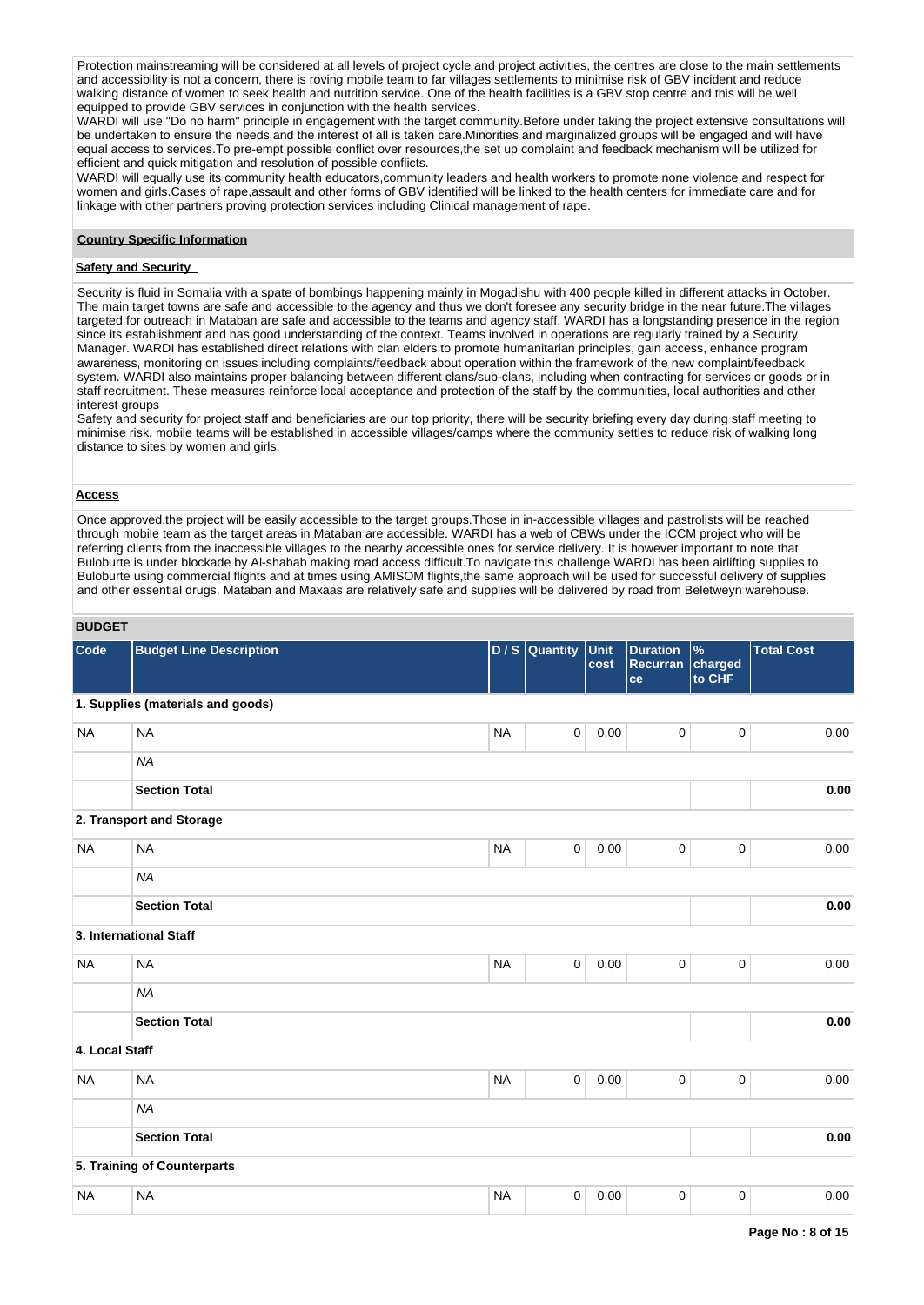|                   | <b>NA</b>                                                    |           |             |          |             |             |          |
|-------------------|--------------------------------------------------------------|-----------|-------------|----------|-------------|-------------|----------|
|                   | <b>Section Total</b>                                         |           |             |          |             |             | 0.00     |
|                   | 6. Contracts (with implementing partners)                    |           |             |          |             |             |          |
| <b>NA</b>         | <b>NA</b>                                                    | <b>NA</b> | 0           | 0.00     | $\pmb{0}$   | $\pmb{0}$   | 0.00     |
|                   | <b>NA</b>                                                    |           |             |          |             |             |          |
|                   | <b>Section Total</b>                                         |           |             |          |             |             | 0.00     |
|                   | 7. Other Direct Costs                                        |           |             |          |             |             |          |
| <b>NA</b>         | <b>NA</b>                                                    | <b>NA</b> | $\pmb{0}$   | 0.00     | $\pmb{0}$   | $\pmb{0}$   | 0.00     |
|                   | <b>NA</b>                                                    |           |             |          |             |             |          |
|                   | <b>Section Total</b>                                         |           |             |          |             |             | 0.00     |
| 8. Indirect Costs |                                                              |           |             |          |             |             |          |
| <b>NA</b>         | <b>NA</b>                                                    | <b>NA</b> | 0           | 0.00     | $\pmb{0}$   | $\mathbf 0$ | 0.00     |
|                   | <b>NA</b>                                                    |           |             |          |             |             |          |
|                   | <b>Section Total</b>                                         |           |             |          |             |             | 0.00     |
|                   | 11. A:1 Staff and Other Personnel Costs: International Staff |           |             |          |             |             |          |
| <b>NA</b>         | <b>NA</b>                                                    | <b>NA</b> | 0           | 0.00     | $\pmb{0}$   | $\mathbf 0$ | 0.00     |
|                   | <b>NA</b>                                                    |           |             |          |             |             |          |
|                   | <b>Section Total</b>                                         |           |             |          |             |             | 0.00     |
|                   | 12. A:1 Staff and Other Personnel Costs: Local Staff         |           |             |          |             |             |          |
| <b>NA</b>         | <b>NA</b>                                                    | <b>NA</b> | 0           | 0.00     | $\pmb{0}$   | $\pmb{0}$   | 0.00     |
|                   | <b>NA</b>                                                    |           |             |          |             |             |          |
|                   | <b>Section Total</b>                                         |           |             |          |             |             | 0.00     |
|                   | 13. B:2 Supplies, Commodities, Materials                     |           |             |          |             |             |          |
| <b>NA</b>         | <b>NA</b>                                                    | <b>NA</b> | 0           | 0.00     | 0           | $\mathbf 0$ | 0.00     |
|                   | <b>NA</b>                                                    |           |             |          |             |             |          |
|                   | <b>Section Total</b>                                         |           |             |          |             |             | 0.00     |
|                   | 14. C:3 Equipment                                            |           |             |          |             |             |          |
| <b>NA</b>         | <b>NA</b>                                                    | <b>NA</b> | $\mathsf 0$ | 0.00     | $\pmb{0}$   | $\pmb{0}$   | 0.00     |
|                   | <b>NA</b>                                                    |           |             |          |             |             |          |
|                   | <b>Section Total</b>                                         |           |             |          |             |             | 0.00     |
|                   | 15. D:4 Contractual Services                                 |           |             |          |             |             |          |
| <b>NA</b>         | <b>NA</b>                                                    | <b>NA</b> | $\mathsf 0$ | $0.00\,$ | $\pmb{0}$   | $\mathbf 0$ | $0.00\,$ |
|                   | <b>NA</b>                                                    |           |             |          |             |             |          |
|                   | <b>Section Total</b>                                         |           |             |          |             |             | 0.00     |
| 16. E:5 Travel    |                                                              |           |             |          |             |             |          |
| <b>NA</b>         | <b>NA</b>                                                    | $\sf NA$  | $\mathsf 0$ | 0.00     | $\mathsf 0$ | $\pmb{0}$   | $0.00\,$ |
|                   | <b>NA</b>                                                    |           |             |          |             |             |          |
|                   | <b>Section Total</b>                                         |           |             |          |             |             | 0.00     |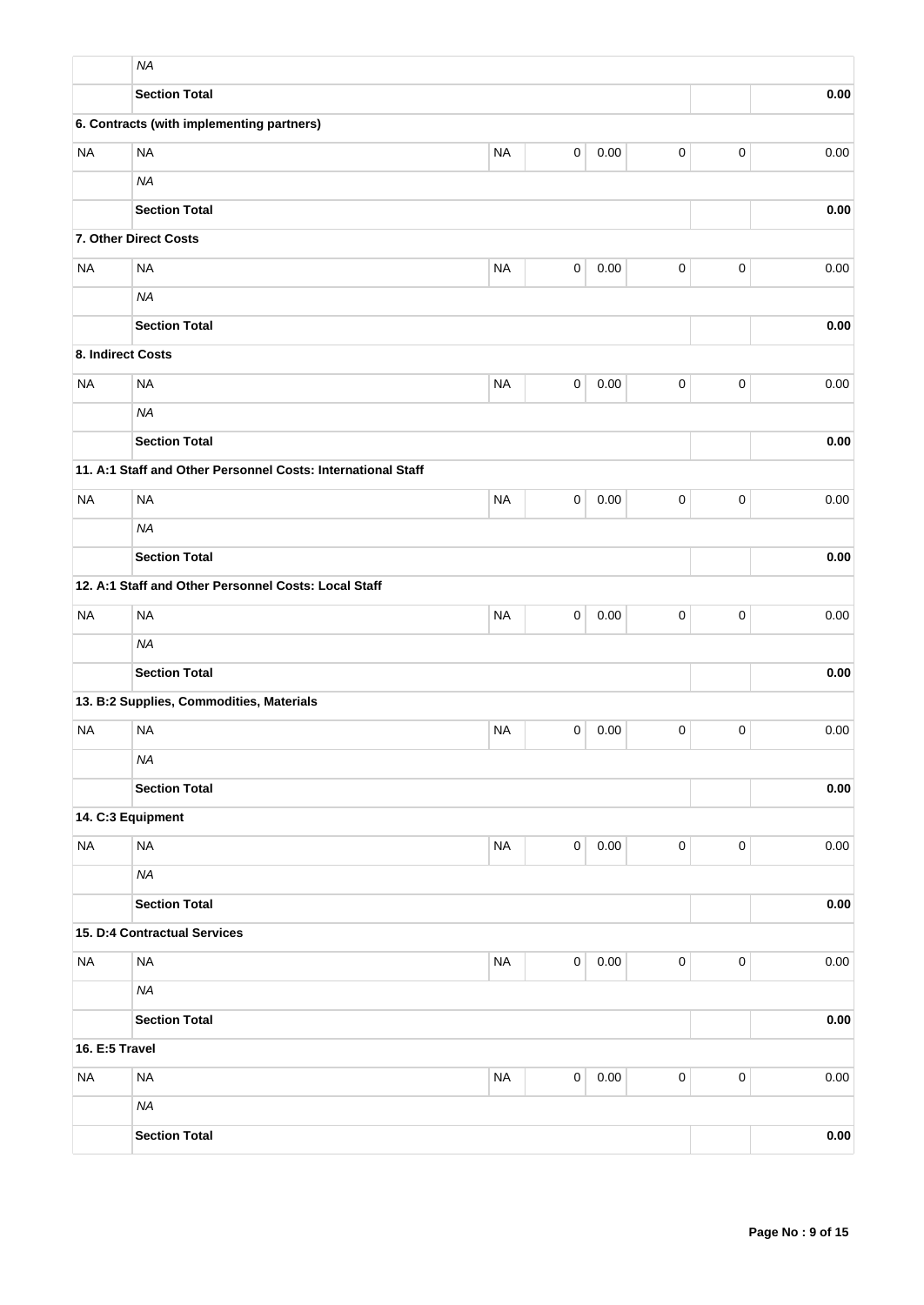|     | 17. F:6 Transfers and Grants to Counterparts                                                                                                                                                                                                                                                                                                                                                                                                                                                                                                                                                                                                                                                                                                                                                                                                                                                                                                                                                                                                                                                                                                                                                                                                                                                                                                                                                                                                                                                                                                                                                                                                                                                                                                                 |           |                |                       |    |        |           |
|-----|--------------------------------------------------------------------------------------------------------------------------------------------------------------------------------------------------------------------------------------------------------------------------------------------------------------------------------------------------------------------------------------------------------------------------------------------------------------------------------------------------------------------------------------------------------------------------------------------------------------------------------------------------------------------------------------------------------------------------------------------------------------------------------------------------------------------------------------------------------------------------------------------------------------------------------------------------------------------------------------------------------------------------------------------------------------------------------------------------------------------------------------------------------------------------------------------------------------------------------------------------------------------------------------------------------------------------------------------------------------------------------------------------------------------------------------------------------------------------------------------------------------------------------------------------------------------------------------------------------------------------------------------------------------------------------------------------------------------------------------------------------------|-----------|----------------|-----------------------|----|--------|-----------|
| NA. | <b>NA</b>                                                                                                                                                                                                                                                                                                                                                                                                                                                                                                                                                                                                                                                                                                                                                                                                                                                                                                                                                                                                                                                                                                                                                                                                                                                                                                                                                                                                                                                                                                                                                                                                                                                                                                                                                    | <b>NA</b> | 0              | 0.00                  | 0  | 0      | 0.00      |
|     | <b>NA</b>                                                                                                                                                                                                                                                                                                                                                                                                                                                                                                                                                                                                                                                                                                                                                                                                                                                                                                                                                                                                                                                                                                                                                                                                                                                                                                                                                                                                                                                                                                                                                                                                                                                                                                                                                    |           |                |                       |    |        |           |
|     | <b>Section Total</b>                                                                                                                                                                                                                                                                                                                                                                                                                                                                                                                                                                                                                                                                                                                                                                                                                                                                                                                                                                                                                                                                                                                                                                                                                                                                                                                                                                                                                                                                                                                                                                                                                                                                                                                                         |           |                |                       |    |        | 0.00      |
|     | 18. G:7 General Operating and Other Direct Costs                                                                                                                                                                                                                                                                                                                                                                                                                                                                                                                                                                                                                                                                                                                                                                                                                                                                                                                                                                                                                                                                                                                                                                                                                                                                                                                                                                                                                                                                                                                                                                                                                                                                                                             |           |                |                       |    |        |           |
| ΝA  | <b>NA</b>                                                                                                                                                                                                                                                                                                                                                                                                                                                                                                                                                                                                                                                                                                                                                                                                                                                                                                                                                                                                                                                                                                                                                                                                                                                                                                                                                                                                                                                                                                                                                                                                                                                                                                                                                    | NA.       | 0              | 0.00                  | 0  | 0      | 0.00      |
|     | ΝA                                                                                                                                                                                                                                                                                                                                                                                                                                                                                                                                                                                                                                                                                                                                                                                                                                                                                                                                                                                                                                                                                                                                                                                                                                                                                                                                                                                                                                                                                                                                                                                                                                                                                                                                                           |           |                |                       |    |        |           |
|     | <b>Section Total</b>                                                                                                                                                                                                                                                                                                                                                                                                                                                                                                                                                                                                                                                                                                                                                                                                                                                                                                                                                                                                                                                                                                                                                                                                                                                                                                                                                                                                                                                                                                                                                                                                                                                                                                                                         |           |                | 0.00                  |    |        |           |
|     | 19. H.8 Indirect Programme Support Costs                                                                                                                                                                                                                                                                                                                                                                                                                                                                                                                                                                                                                                                                                                                                                                                                                                                                                                                                                                                                                                                                                                                                                                                                                                                                                                                                                                                                                                                                                                                                                                                                                                                                                                                     |           |                |                       |    |        |           |
| ΝA  | <b>NA</b>                                                                                                                                                                                                                                                                                                                                                                                                                                                                                                                                                                                                                                                                                                                                                                                                                                                                                                                                                                                                                                                                                                                                                                                                                                                                                                                                                                                                                                                                                                                                                                                                                                                                                                                                                    | <b>NA</b> | 0              | 0.00                  | 0  | 0      | 0.00      |
|     | <b>NA</b>                                                                                                                                                                                                                                                                                                                                                                                                                                                                                                                                                                                                                                                                                                                                                                                                                                                                                                                                                                                                                                                                                                                                                                                                                                                                                                                                                                                                                                                                                                                                                                                                                                                                                                                                                    |           |                |                       |    |        |           |
|     | <b>Section Total</b>                                                                                                                                                                                                                                                                                                                                                                                                                                                                                                                                                                                                                                                                                                                                                                                                                                                                                                                                                                                                                                                                                                                                                                                                                                                                                                                                                                                                                                                                                                                                                                                                                                                                                                                                         |           |                |                       |    |        | 0.00      |
|     | 20. Staff and Other Personnel Costs                                                                                                                                                                                                                                                                                                                                                                                                                                                                                                                                                                                                                                                                                                                                                                                                                                                                                                                                                                                                                                                                                                                                                                                                                                                                                                                                                                                                                                                                                                                                                                                                                                                                                                                          |           |                |                       |    |        |           |
| 1.1 | Health project manager                                                                                                                                                                                                                                                                                                                                                                                                                                                                                                                                                                                                                                                                                                                                                                                                                                                                                                                                                                                                                                                                                                                                                                                                                                                                                                                                                                                                                                                                                                                                                                                                                                                                                                                                       | D         |                | $1 \mid 2,500$        | 12 | 100.00 | 30,000.00 |
|     | The Health Project manager will be responsible for the overall project implementation ,coordination ,supervision and preparing of                                                                                                                                                                                                                                                                                                                                                                                                                                                                                                                                                                                                                                                                                                                                                                                                                                                                                                                                                                                                                                                                                                                                                                                                                                                                                                                                                                                                                                                                                                                                                                                                                            |           |                | .00                   |    |        |           |
|     | programmatic reports both interim and final report of the project. Based in Beletweyne with frequent travel to Buloburte, Mataban<br>and Jalalaqsi, He/She will provide technical backstopping for the project. The manager will be employed and paid @USD 2500                                                                                                                                                                                                                                                                                                                                                                                                                                                                                                                                                                                                                                                                                                                                                                                                                                                                                                                                                                                                                                                                                                                                                                                                                                                                                                                                                                                                                                                                                              |           |                |                       |    |        |           |
|     | per month inclusive of all benefits for 12 Months. SHF will pay 100% of the cost.                                                                                                                                                                                                                                                                                                                                                                                                                                                                                                                                                                                                                                                                                                                                                                                                                                                                                                                                                                                                                                                                                                                                                                                                                                                                                                                                                                                                                                                                                                                                                                                                                                                                            |           |                |                       |    |        |           |
| 1.2 | Health project Officer                                                                                                                                                                                                                                                                                                                                                                                                                                                                                                                                                                                                                                                                                                                                                                                                                                                                                                                                                                                                                                                                                                                                                                                                                                                                                                                                                                                                                                                                                                                                                                                                                                                                                                                                       | D         | 1 <sup>1</sup> | 1,500<br>.00          | 12 | 100.00 | 18,000.00 |
|     | Reporting to the health project manager, the health project Officer will be responsible for the day to day implementation of health<br>activities. The Officer will be responsible for providing technical support and supervision to the health team; contributing to<br>reporting and data collection; initiating and leading monitoring visits to supported facilities; and providing technical input,<br>monitoring the implementation of activities, writing and submitting reports to the manager. He will be paid @USD 1500 inclusive<br>all benefits. SHF will be charged 100% of the costs.                                                                                                                                                                                                                                                                                                                                                                                                                                                                                                                                                                                                                                                                                                                                                                                                                                                                                                                                                                                                                                                                                                                                                         |           |                |                       |    |        |           |
| 1.3 | <b>Finance Officer</b>                                                                                                                                                                                                                                                                                                                                                                                                                                                                                                                                                                                                                                                                                                                                                                                                                                                                                                                                                                                                                                                                                                                                                                                                                                                                                                                                                                                                                                                                                                                                                                                                                                                                                                                                       | D         |                | $1 \mid 1,000$<br>.00 | 12 | 50.00  | 6,000.00  |
|     | The Finance officer will be responsible for the preparation of financial documents, payments, recording of daily transactions and<br>maintaining of Cash Books and Bank statements prepare all the financial reports of the project and will keep in record. The<br>finance officer will be responsible for handling all finance related works of this project and will be paid @USD 1000 per months<br>with SHF paying 50% f for 12 months.                                                                                                                                                                                                                                                                                                                                                                                                                                                                                                                                                                                                                                                                                                                                                                                                                                                                                                                                                                                                                                                                                                                                                                                                                                                                                                                 |           |                |                       |    |        |           |
| 1.4 | Monitoring, Evaluation, Accountability and Learning officer                                                                                                                                                                                                                                                                                                                                                                                                                                                                                                                                                                                                                                                                                                                                                                                                                                                                                                                                                                                                                                                                                                                                                                                                                                                                                                                                                                                                                                                                                                                                                                                                                                                                                                  | D         | 1 <sup>1</sup> | 1,200<br>.00          | 12 | 15.00  | 2,160.00  |
|     | The MEAL Officer will be responsible for the monitoring and ensuring high quality and timely inputs, and for ensuring that the<br>project maintains its strategic vision and that its activities result in the achievement of its intended outputs in a cost effective and<br>timely manner. The M&E officer will be responsible for designing and implementing the M&E activities of the Project; assisting the<br>Project Manager in preparing Quarterly/Annual reports on project progress and will monitor the project activities on a regular<br>basis and will be responsible for the collection & analysis of different data in relation to the project activities. He will have the<br>following duties in this project: Develop and strengthen monitoring, inspection and evaluation procedures; Monitor all project<br>activities, expenditures and progress towards achieving the project output; Develop monitoring and impact indicator for the<br>project success; Monitor and evaluate overall progress on achievement of results; Monitor the sustainability of the project's<br>results; Provide feedback to the Project Manager on project strategies and activities; Suggest strategies to the Project<br>Management for improving the efficiency and effectiveness of the project by identifying bottlenecks in completing project activities<br>and developing plans to minimise or eliminate such bottlenecks; and Report monthly, quarterly, half-yearly and annual progress<br>on all project activities to the program manager. He will aslo be responsible for compiling success/human interest story and<br>learning to be used in future programming. The salary of the officer is USD 1200, SHF will pay 15% of his/her salary. |           |                |                       |    |        |           |
| 1.5 | Nurses-two per health facility and two per mobile team                                                                                                                                                                                                                                                                                                                                                                                                                                                                                                                                                                                                                                                                                                                                                                                                                                                                                                                                                                                                                                                                                                                                                                                                                                                                                                                                                                                                                                                                                                                                                                                                                                                                                                       | D         | 8              | 400.0<br>0            | 12 | 100.00 | 38,400.00 |
|     | 8 qualified nurses will be recruited for the project, 6 for the health facilities and 2 for the mobile team. The nurses will be expected<br>to provide promotive, preventive and curative services to the clients. They will be seated in consultation rooms providing<br>treatment to sick boys, girls, men and women. They will equally educate and advice target beneficiary on best practices. They will<br>provide these services both at community and health facility level as well as referral of severe cases. They will paid @USD400<br>per month for 12 months. SHF will contribute 100% of the cost.                                                                                                                                                                                                                                                                                                                                                                                                                                                                                                                                                                                                                                                                                                                                                                                                                                                                                                                                                                                                                                                                                                                                             |           |                |                       |    |        |           |
| 1.6 | Midwives-2 per facility and 1 per mobile                                                                                                                                                                                                                                                                                                                                                                                                                                                                                                                                                                                                                                                                                                                                                                                                                                                                                                                                                                                                                                                                                                                                                                                                                                                                                                                                                                                                                                                                                                                                                                                                                                                                                                                     | D         |                | 7 400.0<br>$\Omega$   | 12 | 100.00 | 33,600.00 |
|     | 7 midwives will be recruited for the project, two per health facility and one per mobile team . They will expected to; examine and<br>monitor pregnant women, assess care requirements and write care plans, undertake antenatal care, carry out screening tests,<br>provide information, emotional support and reassurance to women and their partners, take patient samples, take and record<br>patient vital signs, monitor labour and provide skilled delivery to women. Detect, monitor, assist or refer complicated pregnancies<br>for further management. Counsel and assess postnatal mothers and advise them on daily care of their newborn babies, help<br>parents to cope with miscarriage, termination, stillbirth and neonatal death, and write records The salary of midwives will be at<br>US\$400 month. SHF will pay 100% of the midwives' salaries.                                                                                                                                                                                                                                                                                                                                                                                                                                                                                                                                                                                                                                                                                                                                                                                                                                                                                        |           |                |                       |    |        |           |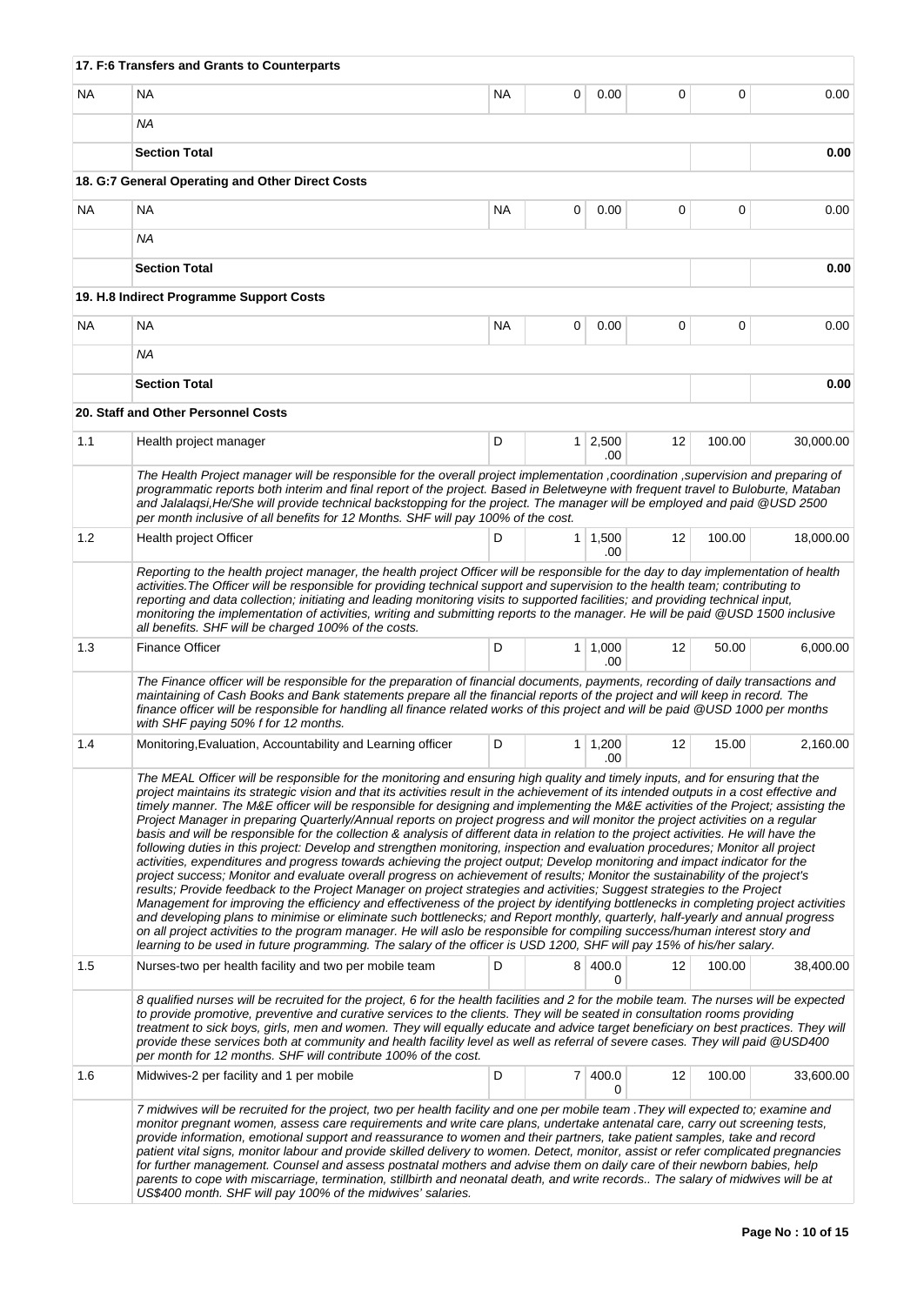| 1.7           | Auxiliary Nurses-2 per facility and 2 per mobile                                                                                                                                                                                                                                                                                                                                                                                                                                                                                                                                                                                                                          | D  |                | 8 200.0<br><sup>0</sup> | 12                | 100.00 | 19,200.00  |  |  |
|---------------|---------------------------------------------------------------------------------------------------------------------------------------------------------------------------------------------------------------------------------------------------------------------------------------------------------------------------------------------------------------------------------------------------------------------------------------------------------------------------------------------------------------------------------------------------------------------------------------------------------------------------------------------------------------------------|----|----------------|-------------------------|-------------------|--------|------------|--|--|
|               | 8 auxiliary nurses will be recruited to assist nurses in providing care to patients/clients. 2 per facility and 2 per mobile team. They<br>will be paid a monthly salary of @USD 200 per month all inclusive with SHF paying 100% of the cost.                                                                                                                                                                                                                                                                                                                                                                                                                            |    |                |                         |                   |        |            |  |  |
| 1.8           | Vaccinators-1 per mobile and 1 per facility                                                                                                                                                                                                                                                                                                                                                                                                                                                                                                                                                                                                                               | D  |                | 4 200.0<br>0            | 12                | 100.00 | 9,600.00   |  |  |
|               | 4 vaccinators will be recruited who will be responsible to immunise children and WCBA against vaccine preventable diseases on<br>a daily basis at both the facilities and community level through the mobile teams                                                                                                                                                                                                                                                                                                                                                                                                                                                        |    |                |                         |                   |        |            |  |  |
| 1.9           | Logistics Coordinator                                                                                                                                                                                                                                                                                                                                                                                                                                                                                                                                                                                                                                                     | D  |                | $1 \mid 1,500$<br>.00   | 12                | 100.00 | 18,000.00  |  |  |
|               | Logistics coordinator will be hired to oversee warehouse maintenance, records keeping and inventory for all the supplies<br>procured under the project through Logistics information management system(LMIS), among others. He/she will also be<br>responsible for procurement of drugs and supplies for the health facilities and mobile team. The logs coordinator will be paid<br>\$1500 for the 12 months and SHF will pay 100% of the cost                                                                                                                                                                                                                           |    |                |                         |                   |        |            |  |  |
|               | <b>Section Total</b>                                                                                                                                                                                                                                                                                                                                                                                                                                                                                                                                                                                                                                                      |    |                |                         |                   |        | 174,960.00 |  |  |
|               | 21. Supplies, Commodities, Materials                                                                                                                                                                                                                                                                                                                                                                                                                                                                                                                                                                                                                                      |    |                |                         |                   |        |            |  |  |
| 2.1           | Essential drugs and supplies procurement                                                                                                                                                                                                                                                                                                                                                                                                                                                                                                                                                                                                                                  | D  | 1 <sup>1</sup> | 20,00<br>0.99           | 1                 | 100.00 | 20,000.99  |  |  |
|               | Essential drugs and related medical supplies will be purchased from Mogadishu and transported to the point of use. The total cost<br>will be USD 20.000.99 as per the attached BOQ to be paid 100% by SHF.                                                                                                                                                                                                                                                                                                                                                                                                                                                                |    |                |                         |                   |        |            |  |  |
| 2.2           | Training for 8 health workers on Integrated Management of<br>Childhood Illnesses and emergency response                                                                                                                                                                                                                                                                                                                                                                                                                                                                                                                                                                   | D  | 1 <sup>1</sup> | 2,562<br>.00            | 1                 | 100.00 | 2,562.00   |  |  |
|               | Conduct 5 days classroom training for 8(4 nurses and 4 Auxiliary nurses) front line health staff on integrated management of<br>childhood illnesses management,,prevention and treatment of acute watery disease/cholera to enable them competently respond<br>the healthcare needs of the target population and adequately respond to AWD/cholera outbreaks. The training is aimed at<br>enhancing the capacity of health workers to detect and manage childhood illnesses and adequately prepare and respond to<br>emergencies. The training is for Mataban facility and mobile team as the staffs in Bula Burte and Jalalagsi were trained under the<br>current grant. |    |                |                         |                   |        |            |  |  |
| 2.3           | Registers designing and printing cost                                                                                                                                                                                                                                                                                                                                                                                                                                                                                                                                                                                                                                     | D  |                | 40 30.00                | $\mathbf{1}$      | 100.00 | 1,200.00   |  |  |
|               | Assorted registers composed of under five, over five, ANC, delivery, postnatal will be designed, printed out as per the MOH<br>specifications for capturing data at the facility and community levels. Each facility will use 10 of the registers while the mobile<br>team needs 10. A total of 40 registers will be printed @\$ 1,200 translating to \$30 per register of which 100% of the cost will be<br>met by SHF.                                                                                                                                                                                                                                                  |    |                |                         |                   |        |            |  |  |
| 2.4           | Cost of providing water to the three health centres                                                                                                                                                                                                                                                                                                                                                                                                                                                                                                                                                                                                                       | D  |                | 3 150.0<br>0            | 12                | 80.00  | 4,320.00   |  |  |
|               | Water will be made available to the three health centres for cleaning and drinking as well as ablution at a monthly charges of @<br>USD 150 for 12 months. SHF will pay 80% of the total cost.                                                                                                                                                                                                                                                                                                                                                                                                                                                                            |    |                |                         |                   |        |            |  |  |
| 2.5           | Cost of providing electricity to the three health centres                                                                                                                                                                                                                                                                                                                                                                                                                                                                                                                                                                                                                 | D  |                | 3 250.0<br>0            | 12                | 72.00  | 6,480.00   |  |  |
|               | Facilities will be provided with electricity to maintain cold chain as well as for sterilisation and provision of services 24/7.<br>Electricity is provided by private companies and is quite costly. The estimated cost electricity for one month per health facility is<br>@USD 250. Two of the facilities are currently supported by SHF where the project will end early next year while the other one is<br>supported by WARDI own funds. SHF will pay 72% of the cost while WARDI will pay the rest.                                                                                                                                                                |    |                |                         |                   |        |            |  |  |
| 2.6           | Furniture for mobile team                                                                                                                                                                                                                                                                                                                                                                                                                                                                                                                                                                                                                                                 | D  | 1 <sup>1</sup> | 3,257<br>.50            | $\mathbf{1}$      | 100.00 | 3,257.50   |  |  |
|               | Furniture will be bought the setting up of the mobile team in Mataban. Items to be bought will include metal chairs,tables, mats for<br>the mobile team. Visibility materials for both the facilities and mobile teams staffs will also be included such as the lab coats, t-<br>shirts, hijabs etc.                                                                                                                                                                                                                                                                                                                                                                      |    |                |                         |                   |        |            |  |  |
|               | <b>Section Total</b>                                                                                                                                                                                                                                                                                                                                                                                                                                                                                                                                                                                                                                                      |    |                |                         |                   |        | 37,820.49  |  |  |
| 22. Equipment |                                                                                                                                                                                                                                                                                                                                                                                                                                                                                                                                                                                                                                                                           |    |                |                         |                   |        |            |  |  |
| NA            | NA                                                                                                                                                                                                                                                                                                                                                                                                                                                                                                                                                                                                                                                                        | NA | 0              | 0.00                    | 0                 | 0      | 0.00       |  |  |
|               | ΝA                                                                                                                                                                                                                                                                                                                                                                                                                                                                                                                                                                                                                                                                        |    |                |                         |                   |        |            |  |  |
|               | <b>Section Total</b>                                                                                                                                                                                                                                                                                                                                                                                                                                                                                                                                                                                                                                                      |    |                |                         |                   |        | 0.00       |  |  |
|               | 23. Contractual Services                                                                                                                                                                                                                                                                                                                                                                                                                                                                                                                                                                                                                                                  |    |                |                         |                   |        |            |  |  |
| 4.1           | <b>Warehouse Rent</b>                                                                                                                                                                                                                                                                                                                                                                                                                                                                                                                                                                                                                                                     | D  | 1              | 500.0<br>0              | $12 \overline{ }$ | 10.00  | 600.00     |  |  |
|               | 1 warehouse will be managed for the drugs and other essential supplies for the project. The warehouse is based in Beletweyn<br>and will be handling the storage, packaging and onward forwarding of supplies to the target districts/facilities. The cost of the<br>warehouse is for rent and other related services and the cost is \$500 and SHF will cater for 10% of the cost                                                                                                                                                                                                                                                                                         |    |                |                         |                   |        |            |  |  |
|               | <b>Section Total</b>                                                                                                                                                                                                                                                                                                                                                                                                                                                                                                                                                                                                                                                      |    |                |                         |                   |        | 600.00     |  |  |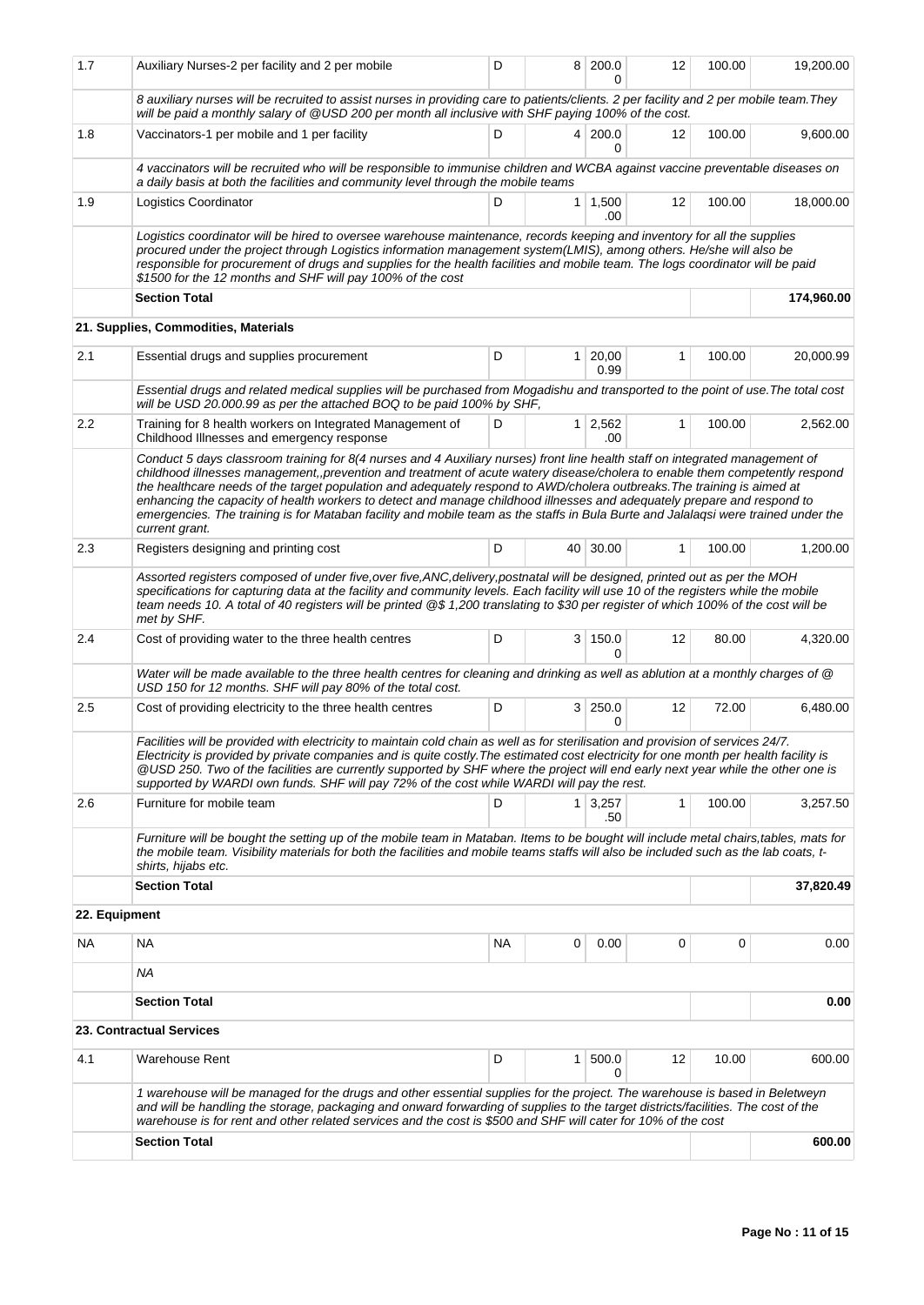| 24. Travel        |                                                                                                                                                                                                                                                                                                                                                                                                                                                                                                                                                                                     |    |                |                        |              |        |            |
|-------------------|-------------------------------------------------------------------------------------------------------------------------------------------------------------------------------------------------------------------------------------------------------------------------------------------------------------------------------------------------------------------------------------------------------------------------------------------------------------------------------------------------------------------------------------------------------------------------------------|----|----------------|------------------------|--------------|--------|------------|
| 5.1               | Vehicle hire                                                                                                                                                                                                                                                                                                                                                                                                                                                                                                                                                                        | D  |                | $2 \mid 1,800$<br>.00  | 12           | 100.00 | 43,200.00  |
|                   | 2 cars will be rented for 12 months at a cost of \$1800 per month inclusive of driver's salary, fuel and maintenance. one car will be<br>used by the mobile outreach teams to deliver services to hard to reach and accessible villages and transport supplies while the<br>third car will be in Maxas for referral of patients and supplies transportation as well as the monitoring of day to day project<br>activities in the project sites. The standard rate of vehicle rent in Somalia is US\$1800/month including the driver, fuel and<br>security. SHF will contribute 100% |    |                |                        |              |        |            |
| 5.2               | Quarterly M&E of project                                                                                                                                                                                                                                                                                                                                                                                                                                                                                                                                                            | D  |                | $1 \mid 5,400$<br>.00  | $\mathbf{1}$ | 100.00 | 5,400.00   |
|                   | The MEAL officer based in Mogadishu will undertake quarterly project monitoring visits with the support of the project manager to<br>track progress made and provide quidance where necessary. The cost is for flights and Daily subsistence allowance. Kindly see<br>the BOQ for breakdown.                                                                                                                                                                                                                                                                                        |    |                |                        |              |        |            |
|                   | <b>Section Total</b>                                                                                                                                                                                                                                                                                                                                                                                                                                                                                                                                                                |    |                |                        |              |        | 48,600.00  |
|                   | 25. Transfers and Grants to Counterparts                                                                                                                                                                                                                                                                                                                                                                                                                                                                                                                                            |    |                |                        |              |        |            |
| <b>NA</b>         | <b>NA</b>                                                                                                                                                                                                                                                                                                                                                                                                                                                                                                                                                                           | NA | 0              | 0.00                   | 0            | 0      | 0.00       |
|                   | ΝA                                                                                                                                                                                                                                                                                                                                                                                                                                                                                                                                                                                  |    |                |                        |              |        |            |
|                   | <b>Section Total</b>                                                                                                                                                                                                                                                                                                                                                                                                                                                                                                                                                                |    |                |                        |              |        | 0.00       |
|                   | 26. General Operating and Other Direct Costs                                                                                                                                                                                                                                                                                                                                                                                                                                                                                                                                        |    |                |                        |              |        |            |
| 7.1               | Communication                                                                                                                                                                                                                                                                                                                                                                                                                                                                                                                                                                       | D  | 1 <sup>1</sup> | 700.0<br>0             | 12           | 30.00  | 2,520.00   |
|                   | Is the communication cost used in field office including internet and telephone expenses, which is US\$700. SHF will pay 30%,<br>while WARDI will cover the remaining 85% from the other projects.                                                                                                                                                                                                                                                                                                                                                                                  |    |                |                        |              |        |            |
| 7.2               | Stationery                                                                                                                                                                                                                                                                                                                                                                                                                                                                                                                                                                          | D  |                | 1   400.0<br>0         | 12           | 40.00  | 1,920.00   |
|                   | The stationery is used in the field office, which is US\$400, SHF will pay 40%, WARDI will cover the remaining 60% from the other<br>projects                                                                                                                                                                                                                                                                                                                                                                                                                                       |    |                |                        |              |        |            |
| 7.3               | Office rent                                                                                                                                                                                                                                                                                                                                                                                                                                                                                                                                                                         | D  | 1 <sup>1</sup> | 6,800<br>.00           | 12           | 10.00  | 8,160.00   |
|                   | Office rent is charge to all projects WARDI is implementing. The unit cost of Mogadishu office is US\$4000 and \$2800 for<br>Beletweyn regional office totalling to \$6800. SHF will pay 10% of the cost monthly while WARDI will cover the remaining 90%<br>from the other projects.                                                                                                                                                                                                                                                                                               |    |                |                        |              |        |            |
| 7.4               | Utilities-Electricity and water for the office in Beletweyn and<br>Bula Burte.                                                                                                                                                                                                                                                                                                                                                                                                                                                                                                      | D  |                | $1 \mid 1,060$<br>.00. | 12           | 50.00  | 6,360.00   |
|                   | Combined cost for electricity and water for the Beletweyn and Bula Burte offices \$1060 per month and this project will be charged<br>50% of the total cost.                                                                                                                                                                                                                                                                                                                                                                                                                        |    |                |                        |              |        |            |
|                   | <b>Section Total</b>                                                                                                                                                                                                                                                                                                                                                                                                                                                                                                                                                                |    |                |                        |              |        | 18,960.00  |
| <b>SubTotal</b>   |                                                                                                                                                                                                                                                                                                                                                                                                                                                                                                                                                                                     |    | 89.00          |                        |              |        | 280,940.49 |
| Direct            |                                                                                                                                                                                                                                                                                                                                                                                                                                                                                                                                                                                     |    |                |                        |              |        | 280,940.49 |
| Support           |                                                                                                                                                                                                                                                                                                                                                                                                                                                                                                                                                                                     |    |                |                        |              |        |            |
| <b>PSC Cost</b>   |                                                                                                                                                                                                                                                                                                                                                                                                                                                                                                                                                                                     |    |                |                        |              |        |            |
|                   | PSC Cost Percent                                                                                                                                                                                                                                                                                                                                                                                                                                                                                                                                                                    |    |                |                        |              |        | 7.00       |
| PSC Amount        |                                                                                                                                                                                                                                                                                                                                                                                                                                                                                                                                                                                     |    |                |                        |              |        | 19,665.83  |
| <b>Total Cost</b> |                                                                                                                                                                                                                                                                                                                                                                                                                                                                                                                                                                                     |    |                |                        |              |        | 300,606.32 |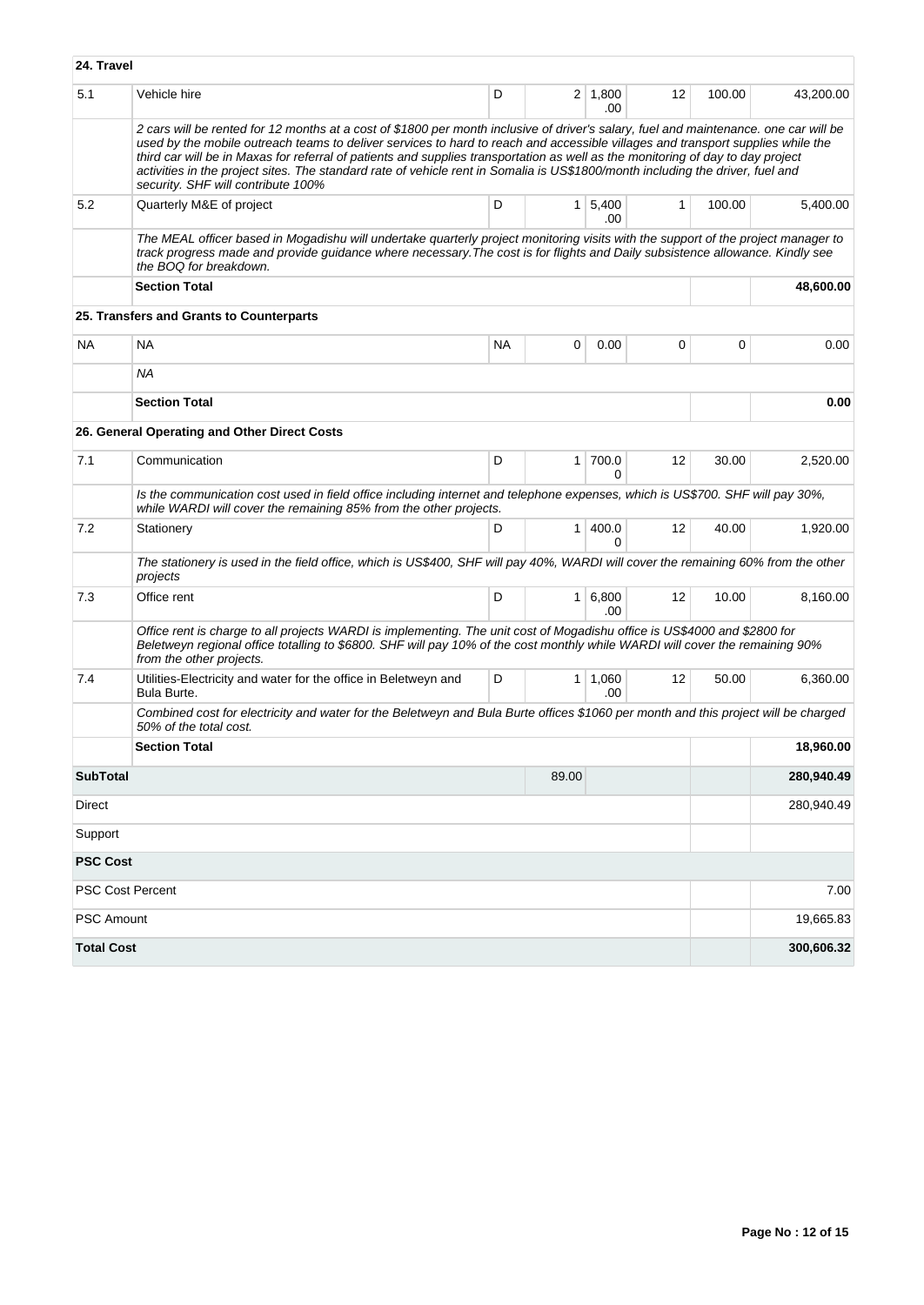# **Project Locations**

| <b>Location</b>                      | <b>Estimated</b><br>percentage<br>of budget<br>for each<br><b>location</b> | <b>Estimated number of beneficiaries</b><br>for each location |              |                   |              |              | <b>Activity Name</b>                                                                                                                                                                                                                                                                                                                                                                                                                                                                                                                                                                                                                                                                                                                                                                                                                                                                                                                                                                                                                                                                                                                                                                                                                                                                                                                                                                                                                                                                                                                                                                                                                                                                                                                                                                                                                                                                                                                                                                                                                                                                                                                                                                                                                                                                                                                                                                                                                                                                                                                                                                                                                                                                                                                                                                                                                                                                                                                                                                                                                                                                                                                                                      |
|--------------------------------------|----------------------------------------------------------------------------|---------------------------------------------------------------|--------------|-------------------|--------------|--------------|---------------------------------------------------------------------------------------------------------------------------------------------------------------------------------------------------------------------------------------------------------------------------------------------------------------------------------------------------------------------------------------------------------------------------------------------------------------------------------------------------------------------------------------------------------------------------------------------------------------------------------------------------------------------------------------------------------------------------------------------------------------------------------------------------------------------------------------------------------------------------------------------------------------------------------------------------------------------------------------------------------------------------------------------------------------------------------------------------------------------------------------------------------------------------------------------------------------------------------------------------------------------------------------------------------------------------------------------------------------------------------------------------------------------------------------------------------------------------------------------------------------------------------------------------------------------------------------------------------------------------------------------------------------------------------------------------------------------------------------------------------------------------------------------------------------------------------------------------------------------------------------------------------------------------------------------------------------------------------------------------------------------------------------------------------------------------------------------------------------------------------------------------------------------------------------------------------------------------------------------------------------------------------------------------------------------------------------------------------------------------------------------------------------------------------------------------------------------------------------------------------------------------------------------------------------------------------------------------------------------------------------------------------------------------------------------------------------------------------------------------------------------------------------------------------------------------------------------------------------------------------------------------------------------------------------------------------------------------------------------------------------------------------------------------------------------------------------------------------------------------------------------------------------------------|
|                                      |                                                                            | Men                                                           | <b>Women</b> |                   | Boys   Girls | <b>Total</b> |                                                                                                                                                                                                                                                                                                                                                                                                                                                                                                                                                                                                                                                                                                                                                                                                                                                                                                                                                                                                                                                                                                                                                                                                                                                                                                                                                                                                                                                                                                                                                                                                                                                                                                                                                                                                                                                                                                                                                                                                                                                                                                                                                                                                                                                                                                                                                                                                                                                                                                                                                                                                                                                                                                                                                                                                                                                                                                                                                                                                                                                                                                                                                                           |
| Hiraan -> Belet Weyne -><br>Matabaan |                                                                            | 35 7,320                                                      |              | 4,958 2,888 3,565 |              |              | 18,73 Activity 1.1.1 : Sustain service delivery in three<br>1 main health centres located in; Bulo<br>burte, Mataban and Maxaas. The target facilities<br>will be provided with essential drugs and well<br>trained health workers to facilitate access to<br>basic primary health care for beneficiaries.<br>Activity 1.1.2 : Provide Basic Emergency<br>Obstetric care to 1650 pregnant women in the<br>target health facilities. Service to be provided<br>include, Focused antenatal care, skilled delivery,<br>postnatal care and referral of complicated<br>cases. Midwives will be undergo refresher training<br>to improve their competence and skills<br>levels. Skilled delivery will be provided 24 hours a<br>day for seven days a week. In addition, drugs and<br>other essential equipments necessary for safe<br>delivery will be made available.<br>Activity 1.1.3 : Quality and safe routine<br>immunisation will be provided to 8,450 children<br>under the age of five years (3,482 boys and 4,968<br>girls) and to 6,170 Women of child bearing age<br>at 3 static health centres and one mobile<br>outreach. Vaccines will be supplied to district cold<br>chains from the regional cold chain in<br>Beletweyne managed by WARDI.<br>Activity 1.1.4 : Provide measles vaccines to<br>children under fives, conduct defaulter tracing as<br>well as increase the vaccination of children 5-10<br>years in pastoral and hard to reach areas.<br>Coverage will be increased from 40% to 60%<br>Activity 1.1.5 : At the outpatient<br>department, Provide consultations to 60 persons<br>per day per health facility(3) and the mobile<br>outreach, 6 days a week.5760 persons will<br>receive consultations for both communicable and<br>none communicable conditions.<br>Activity 1.1.6 : Enhance referral, treatment and<br>management of AWD/Cholera cases in the target<br>health facilities. All the cases admitted will be<br>managed accordingly to reduce the case fatality<br>rate to less than 1% as per the WHO standards.<br>WARDI will also enhance community health<br>promotion activities on prevention and early<br>referral of cases<br>Activity 2.1.1 : Conduct 5 days classroom training<br>for 8(4 nurses and 4 Auxiliary nurses) front line<br>health staff on integrated management of<br>childhood illnesses management, prevention and<br>treatment of acute watery disease/cholera to<br>enable them competently respond the healthcare<br>needs of the target population and adequately<br>respond to AWD/cholera outbreaks. The training<br>is aimed at enhancing the capacity of health<br>workers to detect and manage childhood<br>illnesses and adequately prepare and respond to<br>emergencies. training targets staffs at Mataban<br>facility and mobile team as the staffs at the other<br>facilities were already trained<br>Activity 2.1.2 : Health facilities and mobile teams<br>conduct health promotion activities targeting<br>common health conditions, hygiene as well as<br>nutrition. A total of 4355(1000 men, 2000 women,<br>512 boys and 843 girls) will be reached with<br>health promotion messages |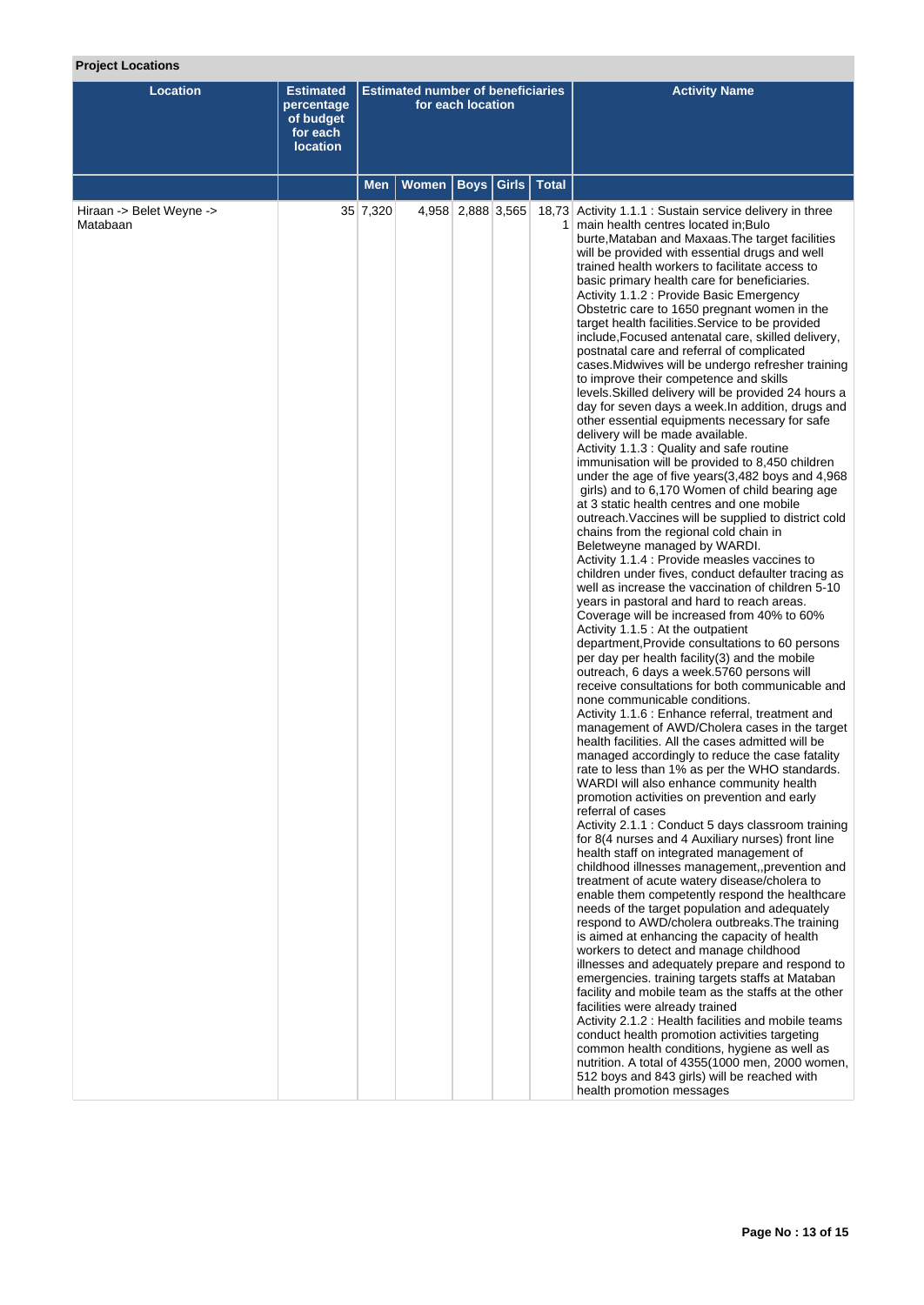Hiraan -> Bulo Burto 35 8,450 7,045 3,500 5,430 24,42 Activity 1.1.1 : Sustain service delivery in three

5 main health centres located in;Bulo burte,Mataban and Maxaas.The target facilities will be provided with essential drugs and well trained health workers to facilitate access to basic primary health care for beneficiaries. Activity 1.1.2 : Provide Basic Emergency Obstetric care to 1650 pregnant women in the target health facilities.Service to be provided include,Focused antenatal care, skilled delivery, postnatal care and referral of complicated cases.Midwives will be undergo refresher training to improve their competence and skills levels.Skilled delivery will be provided 24 hours a day for seven days a week.In addition, drugs and other essential equipments necessary for safe delivery will be made available. Activity 1.1.3 : Quality and safe routine immunisation will be provided to 8,450 children under the age of five years(3,482 boys and 4,968 girls) and to 6,170 Women of child bearing age at 3 static health centres and one mobile outreach.Vaccines will be supplied to district cold chains from the regional cold chain in Beletweyne managed by WARDI. Activity 1.1.4 : Provide measles vaccines to children under fives, conduct defaulter tracing as well as increase the vaccination of children 5-10 years in pastoral and hard to reach areas. Coverage will be increased from 40% to 60% Activity 1.1.5 : At the outpatient department,Provide consultations to 60 persons per day per health facility(3) and the mobile outreach, 6 days a week.5760 persons will receive consultations for both communicable and none communicable conditions. Activity 1.1.6 : Enhance referral, treatment and management of AWD/Cholera cases in the target health facilities. All the cases admitted will be managed accordingly to reduce the case fatality rate to less than 1% as per the WHO standards. WARDI will also enhance community health promotion activities on prevention and early referral of cases Activity 2.1.1 : Conduct 5 days classroom training for 8(4 nurses and 4 Auxiliary nurses) front line health staff on integrated management of childhood illnesses management,,prevention and treatment of acute watery disease/cholera to enable them competently respond the healthcare needs of the target population and adequately respond to AWD/cholera outbreaks.The training is aimed at enhancing the capacity of health workers to detect and manage childhood illnesses and adequately prepare and respond to emergencies. training targets staffs at Mataban facility and mobile team as the staffs at the other facilities were already trained Activity 2.1.2 : Health facilities and mobile teams conduct health promotion activities targeting common health conditions, hygiene as well as nutrition. A total of 4355(1000 men, 2000 women, 512 boys and 843 girls) will be reached with health promotion messages